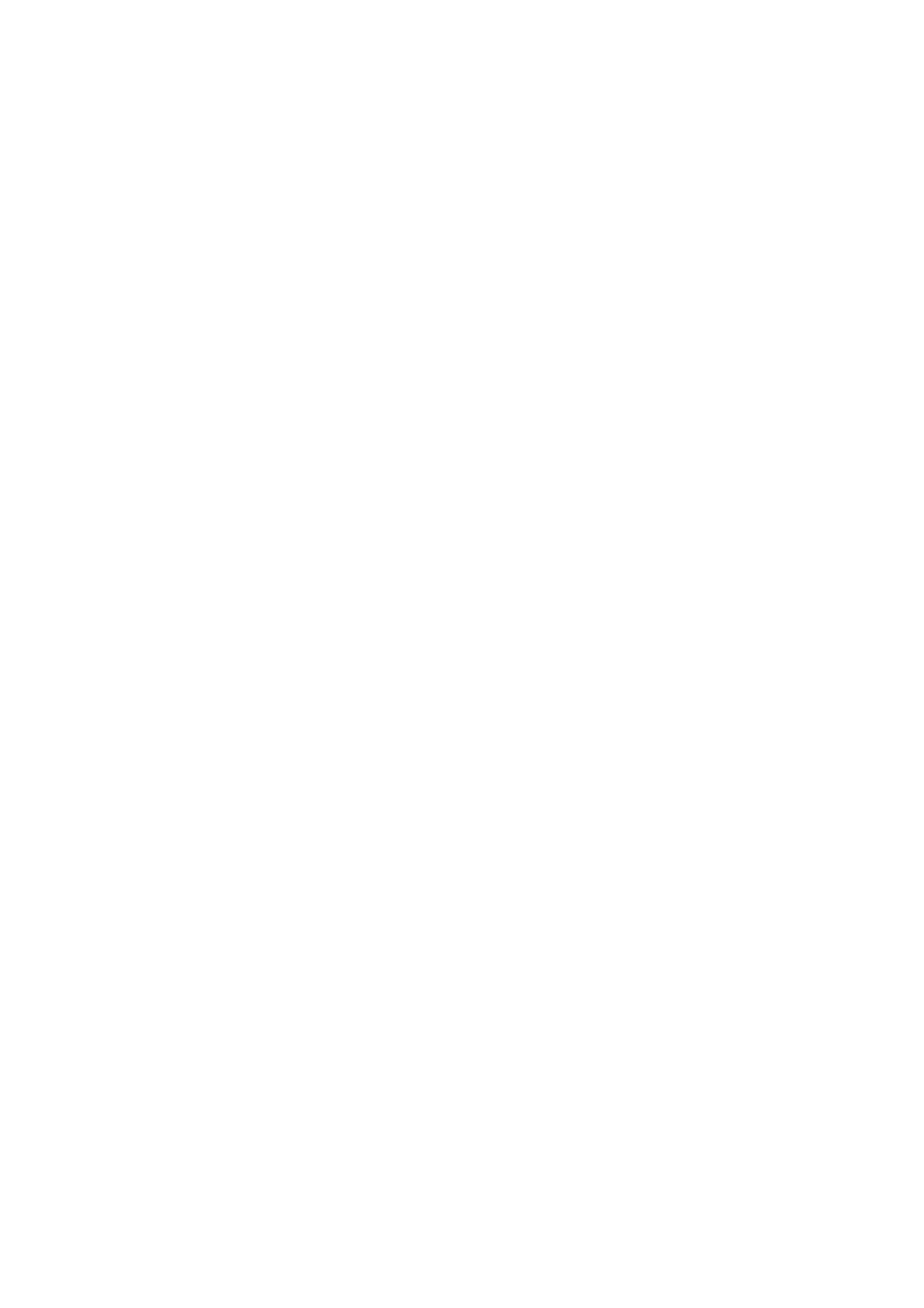| <b>Table of contents</b>                                                                                                                                                                                                                                                                                                                                                                                                                                                 |                                                                                                            |
|--------------------------------------------------------------------------------------------------------------------------------------------------------------------------------------------------------------------------------------------------------------------------------------------------------------------------------------------------------------------------------------------------------------------------------------------------------------------------|------------------------------------------------------------------------------------------------------------|
| 1. Interlinkages and composite measures of systemic risk                                                                                                                                                                                                                                                                                                                                                                                                                 | $1 - 1$                                                                                                    |
| 1.1 Composite indicator of systemic stress (CISS)<br>1.2 Probability of a simultaneous default by two or more large and complex banking groups<br>1.3 EU banking sector: distribution of individual institutions' contributions to overall systemic risk, using CoVaR<br>1.4 EU insurance sector: distribution of individual institutions' contributions to overall systemic risk, using CoVaR<br>1.5 Cross-border claims of banks (international banking statistics)    | $1 - 1$<br>$1 - 1$<br>$1 - 2$<br>$1 - 2$<br>$1 - 3$                                                        |
| 2. Macro risk                                                                                                                                                                                                                                                                                                                                                                                                                                                            | $2 - 1$                                                                                                    |
| 2.1 Current and forecast real GDP growth<br>2.2 Domestic credit-to-GDP gap<br>2.3 Current account balance-to-GDP ratio<br>2.4 Unemployment rate<br>2.5 General government debt-to-GDP ratio<br>2.6 General government deficit-to-GDP ratio<br>2.7 Credit default swap premia on sovereign debt in selected EU countries<br>2.8 Sovereign debt redemptions<br>2.9 Households' debt-to-gross disposable income ratio<br>2.10 Non-financial corporations' debt-to-GDP ratio | $2 - 1$<br>$2 - 1$<br>$2 - 2$<br>$2 - 2$<br>$2 - 3$<br>$2 - 3$<br>$2 - 4$<br>$2 - 4$<br>$2 - 5$<br>$2 - 5$ |
| 3. Credit risk                                                                                                                                                                                                                                                                                                                                                                                                                                                           | $3 - 1$                                                                                                    |
| 3.1 Residential property prices<br>3.2 Foreign currency loans in the EU<br>3.3 Lending margins of MFIs - loans to households for house purchase<br>3.4 Lending margins of MFIs - loans to non-financial corporations<br>3.5 Changes in credit standards for loans to households for house purchase<br>3.6 Changes in credit standards for loans to enterprises<br>3.7 Option-adjusted spreads on euro area corporate bonds                                               | 3-1<br>$3 - 2$<br>$3 - 3$<br>$3 - 3$<br>$3 - 4$<br>$3 - 4$<br>$3-5$                                        |
| 4. Funding and liquidity                                                                                                                                                                                                                                                                                                                                                                                                                                                 | 4-1                                                                                                        |
| 4.1 Interbank interest rate spreads<br>4.2 Financial market liquidity indicator for the euro area<br>4.3 EUR/USD cross-currency basis swap spreads<br>4.4 Share of central bank funding in credit institutions' liabilities<br>4.5 Money markets and the Eurosystem's standing facilities<br>4.6 Maturity profile of outstanding debt securities issued by EU banks<br>4.7 Loan-to-deposit ratio                                                                         | $4 - 1$<br>$4 - 1$<br>$4 - 1$<br>$4 - 2$<br>$4 - 2$<br>$4 - 3$<br>$4 - 3$                                  |
| 5. Market risk                                                                                                                                                                                                                                                                                                                                                                                                                                                           | $5 - 1$                                                                                                    |
| 5.1 Global risk aversion indicator<br>5.2 Price/earnings ratio of equity indices, broken down by sector<br>5.3 Equity indices<br>5.4 Short-term interest rates - implied volatility: three months - one year<br>5.5 Long-term interest rates - implied volatility: three months - ten years<br>5.6 Exchange rate volatility                                                                                                                                              | $5 - 1$<br>$5 - 1$<br>$5 - 2$<br>$5 - 3$<br>$5 - 3$<br>$5 - 4$                                             |
| 6. Profitability and solvency                                                                                                                                                                                                                                                                                                                                                                                                                                            | $6 - 1$                                                                                                    |
| Sample of large EU banking groups<br>6.1 Profitability indicators<br>6.2 Solvency indicators                                                                                                                                                                                                                                                                                                                                                                             | 6-1<br>6-1<br>$6 - 2$                                                                                      |
| Sample of large EU insurance groups<br>6.3 Profitability indicators<br>6.4 Solvency indicators<br>6.5 Retention ratio<br>6.6 Samples of large EU banking groups and large EU insurance groups                                                                                                                                                                                                                                                                            | $6 - 3$<br>6-3<br>$6 - 4$<br>$6 - 4$<br>$6-5$                                                              |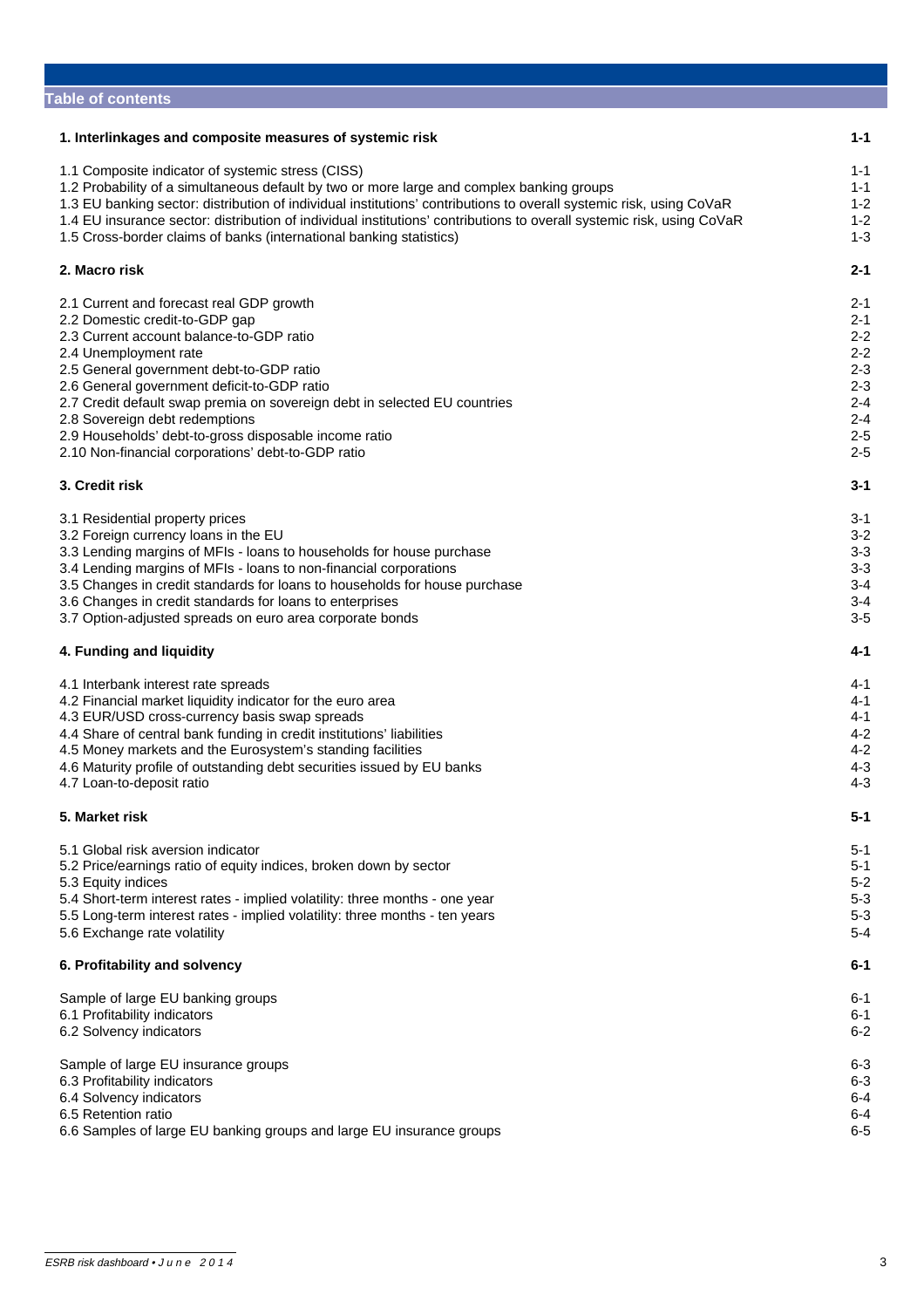#### **General notes**

 Unless otherwise indicated, all EU indicators relate to the 28 Member States of the EU (the EU 28), and the time series including observations for 2014 for the euro area relate to the group of 18 countries that are members of the euro area (the Euro 18), for the whole time series regardless of the composition of the EU/euro area at the time to which the statistics relate (fixed composition). For statistics based on the balance sheet of the MFI sector ("monetary statistics"), as well as statistics on financial markets and interest rates, the series relate to the composition of the EU/euro area in the period covered by the statistics (changing composition). Statistics based on the balance sheet of the MFI sector are derived using unconsolidated data.

## **List of countries**

| Austria               | <b>AT</b> | France     | <b>FR</b> | The Netherlands | <b>NL</b> |  |
|-----------------------|-----------|------------|-----------|-----------------|-----------|--|
| Belgium               | BE.       | Greece     | GR        | Poland          | PL        |  |
| <b>Bulgaria</b>       | <b>BG</b> | Croatia    | HR        | Portugal        | <b>PT</b> |  |
| Cyprus                | <b>CY</b> | Hungary    | HU        | Romania         | RO        |  |
| <b>Czech Republic</b> | CZ        | Ireland    | ΙE        | Sweden          | <b>SE</b> |  |
| Germany               | DE.       | Italy      | ΙT        | Slovenia        | <b>SI</b> |  |
| <b>Denmark</b>        | <b>DK</b> | Lithuania  | LТ        | Slovakia        | <b>SK</b> |  |
| Estonia               | EE.       | Luxembourg | LU        | United Kingdom  | UK        |  |
| Spain                 | <b>ES</b> | Latvia     | LV        |                 |           |  |
| Finland               | FI.       | Malta      | МT        |                 |           |  |
|                       |           |            |           |                 |           |  |

### **List of acronyms**

| <b>BIS</b><br><b>CDS</b><br><b>CISS</b><br><b>COREP</b><br>EA<br>EBA<br>ECB<br><b>EIOPA</b> | <b>Bank for International Settlements</b><br>credit default swap<br>composite indicator of systemic stress<br>common solvency ratio reporting<br>euro area<br>European Banking Authority<br>European Central Bank<br>European Insurance and<br>Occupational Pensions Authority | EU<br>IMF<br>IPD.<br>MFI<br>OECD<br>OIS<br>PMI | European Union<br><b>FINREP</b> Financial Reporting<br>International Monetary Fund<br><b>Investment Property Databank</b><br>monetary and financial institutions<br>Organisation for Economic Co-operation and<br>Development<br>overnight indexed swap<br>purchasing managers' index |
|---------------------------------------------------------------------------------------------|--------------------------------------------------------------------------------------------------------------------------------------------------------------------------------------------------------------------------------------------------------------------------------|------------------------------------------------|---------------------------------------------------------------------------------------------------------------------------------------------------------------------------------------------------------------------------------------------------------------------------------------|
| <b>ESCB</b>                                                                                 | European System of Central Banks                                                                                                                                                                                                                                               | <b>SRM</b>                                     | systemic risk measure                                                                                                                                                                                                                                                                 |
|                                                                                             |                                                                                                                                                                                                                                                                                |                                                |                                                                                                                                                                                                                                                                                       |

### **Cut-off date**

Data available to the ECB by Wednesday, 11 June 2014 were taken into account in these statistics.

#### **Contact**

For enquiries regarding the risk dashboard and its contents, please contact: statistics@ecb.europa.eu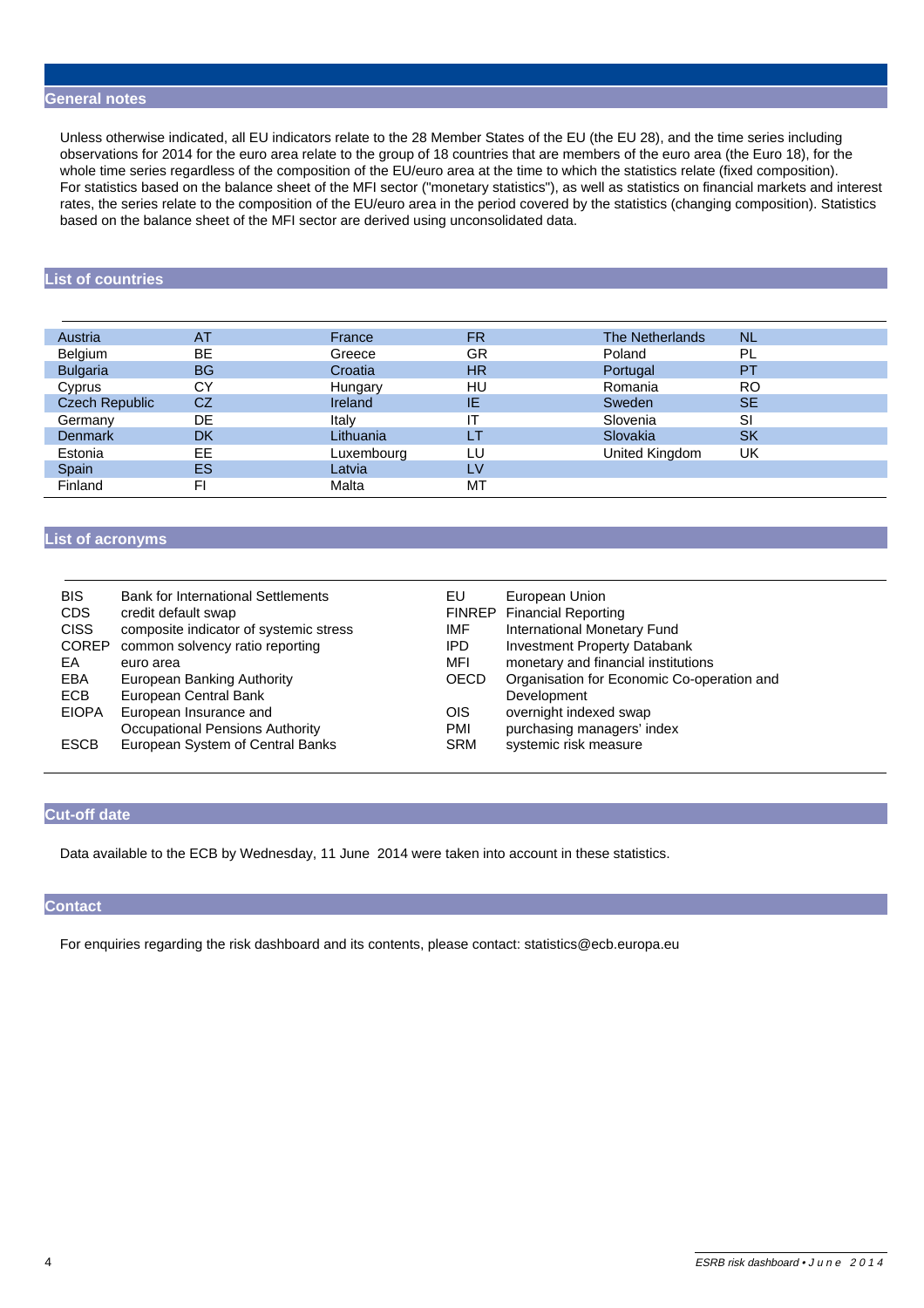# **1. Interlinkages and composite measures of systemic risk**



#### Sources: Thomson Reuters, ECB and ECB calculations.

Notes: The CISS includes 15 raw, mainly market-based financial stress measures that are split equally into five categories, namely the financial intermediaries sector, money markets, equity markets, bond markets and foreign exchange markets. The CISS thus places relatively more weight on situations in which stress prevails simultaneously in several market segments. It is unit-free and constrained to lie witin the interval (0, 1). For further details, see Hollo, D., Kremer, M. and Lo Duca, M., ''CISS - a composite indicator of systemic stress in the financial system'', Working Paper Series, No 1426, ECB, March 2012.







Sources: Thomson Reuters and ECB calculations.

Notes: An estimate of the probability of a systemic event, i.e. a simultaneous default by two or more large and complex banking groups within a period of one year, as measured by the systemic risk measure (SRM). The SRM covers a sample of 15 banks. For further details on the indicator, see Box 8 in, Financial Stability Review, ECB, June 2012.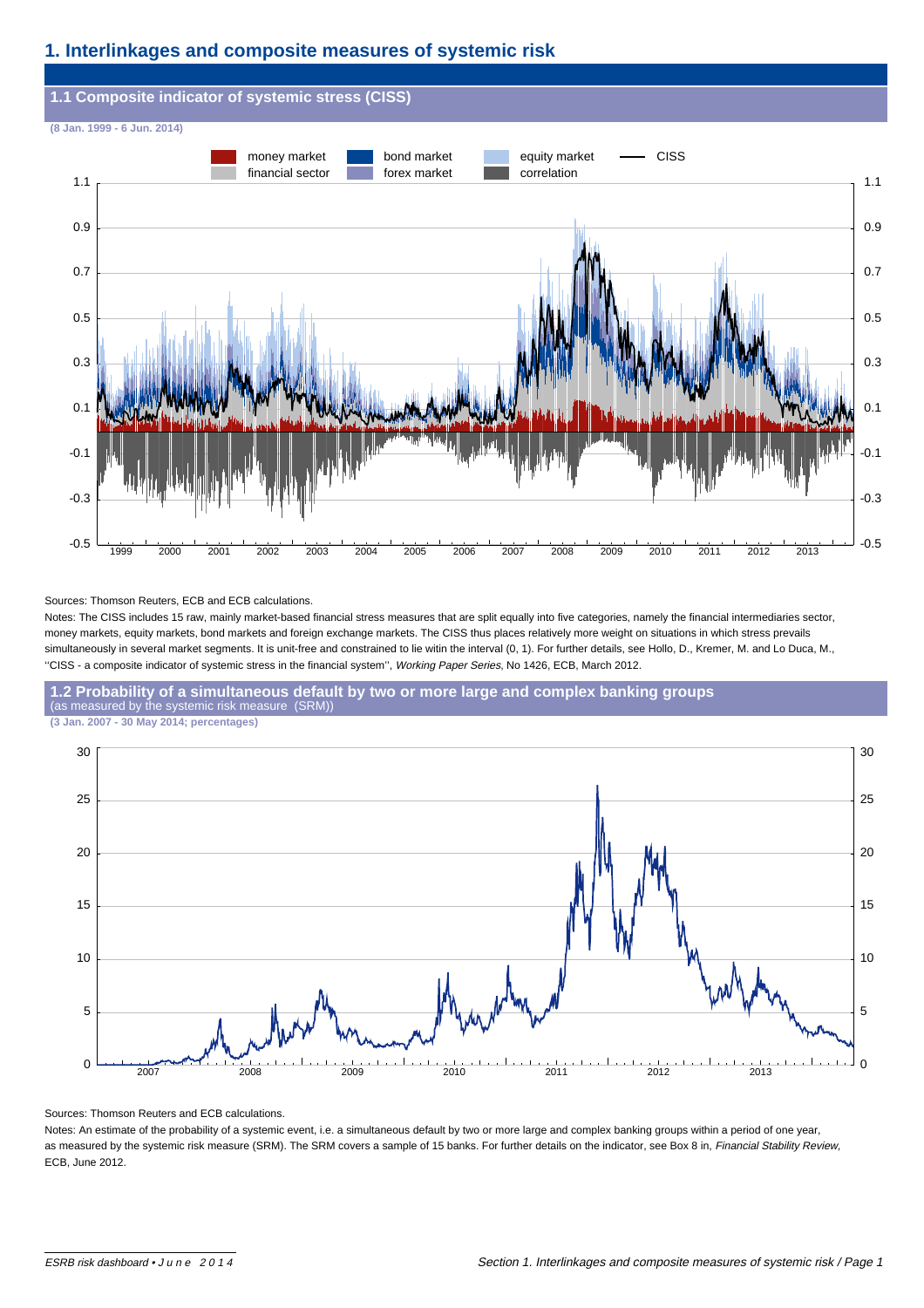# **1. Interlinkages and composite measures of systemic risk**



#### Source: Bloomberg.

Notes: CoVaR is the value at risk (VaR) of the financial system conditional on institutions being in distress. The indicator is based on the methodology proposed by Adrian and Brunnermeier (see Adrian, T. and Brunnermeier, M.K., "CoVaR", Federal Reserve Bank of New York Staff Reports, No 348, September 2011). The sample includes the (log) stock prices of 52 European banks listed in the STOXX Europe 600. The average ''systemic risk contribution'' (loss) tends to be higher during stress periods. The hatched areas indicate the 5th and 95th percentile.

### **1.4 EU insurance sector: distribution of individual institutions' contributions to overall systemic risk, using CoVaR**

**(15 Jan. 1999 - 30 May 2014 ; (log) EUR price; mean, 5th and 95th percentiles)**



#### Source: Bloomberg.

Notes: CoVaR is the value at risk (VaR) of the financial system conditional on institutions being in distress. The indicator is based on the methodology proposed by Adrian and Brunnermeier (see Adrian, T. and Brunnermeier, M.K., "CoVaR", Federal Reserve Bank of New York Staff Reports, No 348, September 2011). The sample includes the (log) stock prices of 34 European insurance companies listed in the STOXX Europe 600. The average ''systemic risk contribution'' (loss) tends to be higher during stress periods. The hatched areas indicate the 5th and 95th percentile.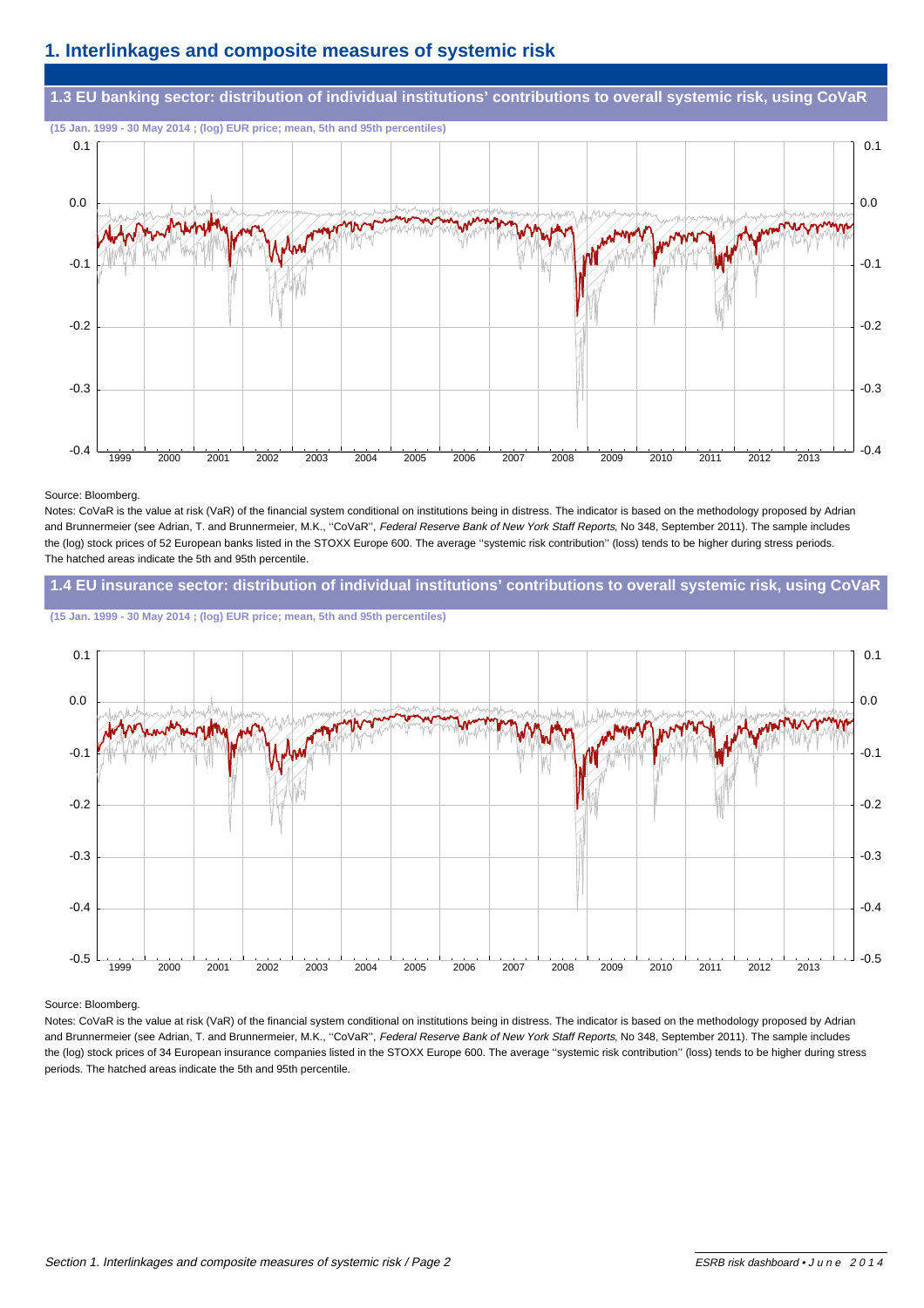# **1. Interlinkages and composite measures of systemic risk**



#### Sources: Bank for International Settlements (BIS), ECB and ECB calculations.

Notes: The size of the bubbles corresponds to the share of total foreign claims (BIS data) in the total equity (ECB data) of a country's consolidated banking sector. The thickness of the arrows depends on the share of bilateral foreign claims (i.e. claims of banks in country A on banks and other borrowers in country B) in the total equity of the banking sector extending the loans. Arrows extend only from EU countries reporting consolidated banking statistics to the BIS (marked as lenders and borrowers, EU only) and only where the share of bilateral foreign claims in total equity is more than 75%. Data for foreign claims refer to claims on an immediate borrower basis; for more details, see Guidelines to the international consolidated banking statistics, available at http://www.bis.org.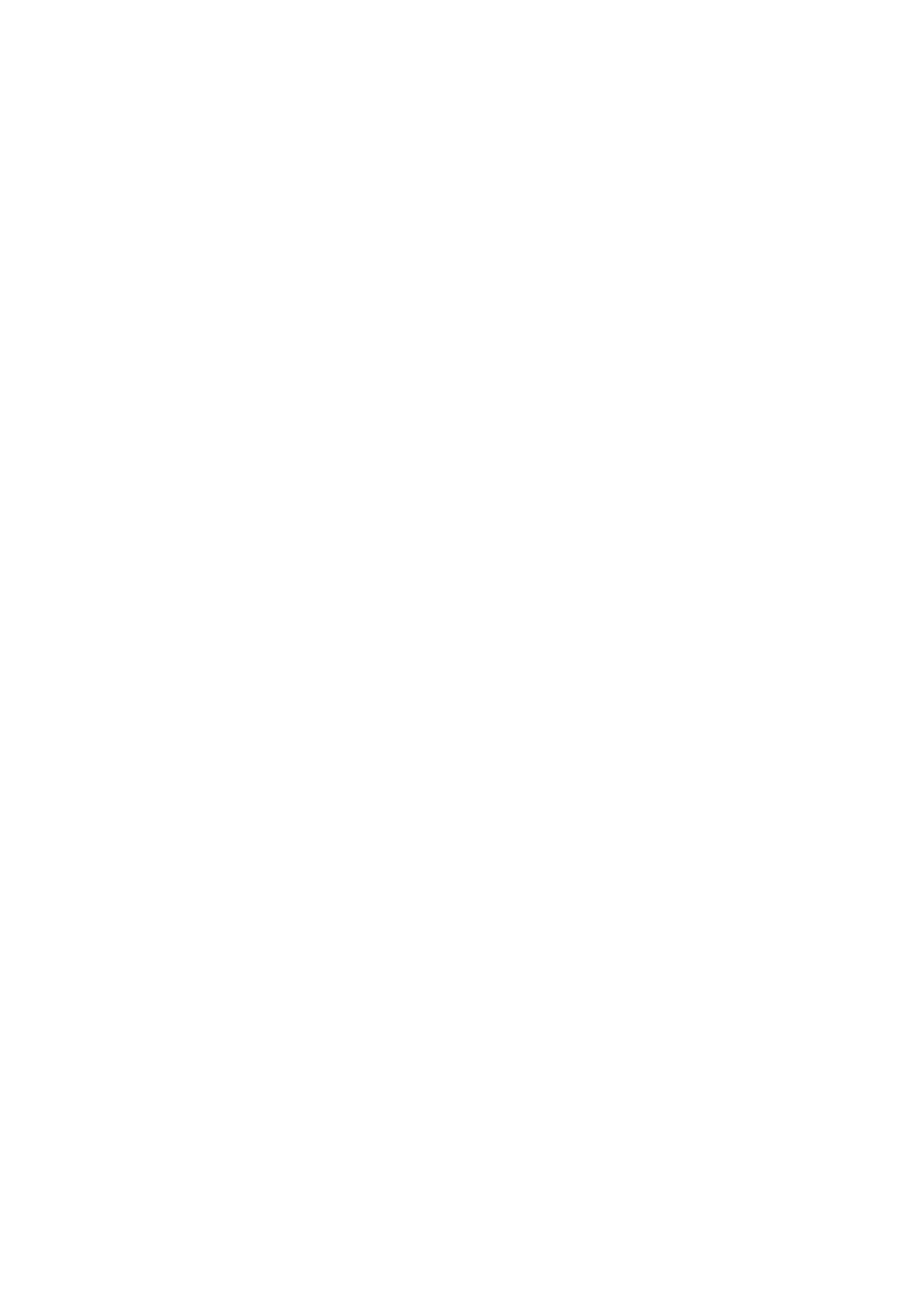

Sources: European Commission and the European Commission February 2014 forecast. Notes: The three-year historical average is the average of the year-on-year growth rates over the last 12 quarters. For EE, IE, HR, LU and PT, "last observation" refers to Q4 2013.

#### **2.2 Domestic credit-to-GDP gap**

**(Q4 2011 - Q4 2013; percentages)**



Sources: European Commission, ECB and ECB calculations.

Notes: The domestic credit-to-GDP gap is calculated as the difference between the ratio of notional stocks of domestic credit to nominal GDP and its recursive Hodrick-Prescott (HP) trend (see Alessi, L. and Detken, C., "Quasi real time early warning indicators for costly asset price boom/bust cycles: a role for global liquidity", European Journal of Political Economy, Vol. 27, No 3, 2011). Domestic credit comprises MFI loans to domestic non-MFIs (excluding general government) and MFI holdings of securities other than shares issued by domestic non-MFIs (excluding general government). Lambda 1600 is used in the calculations when applying the HP filter. Data for Croatia are not available.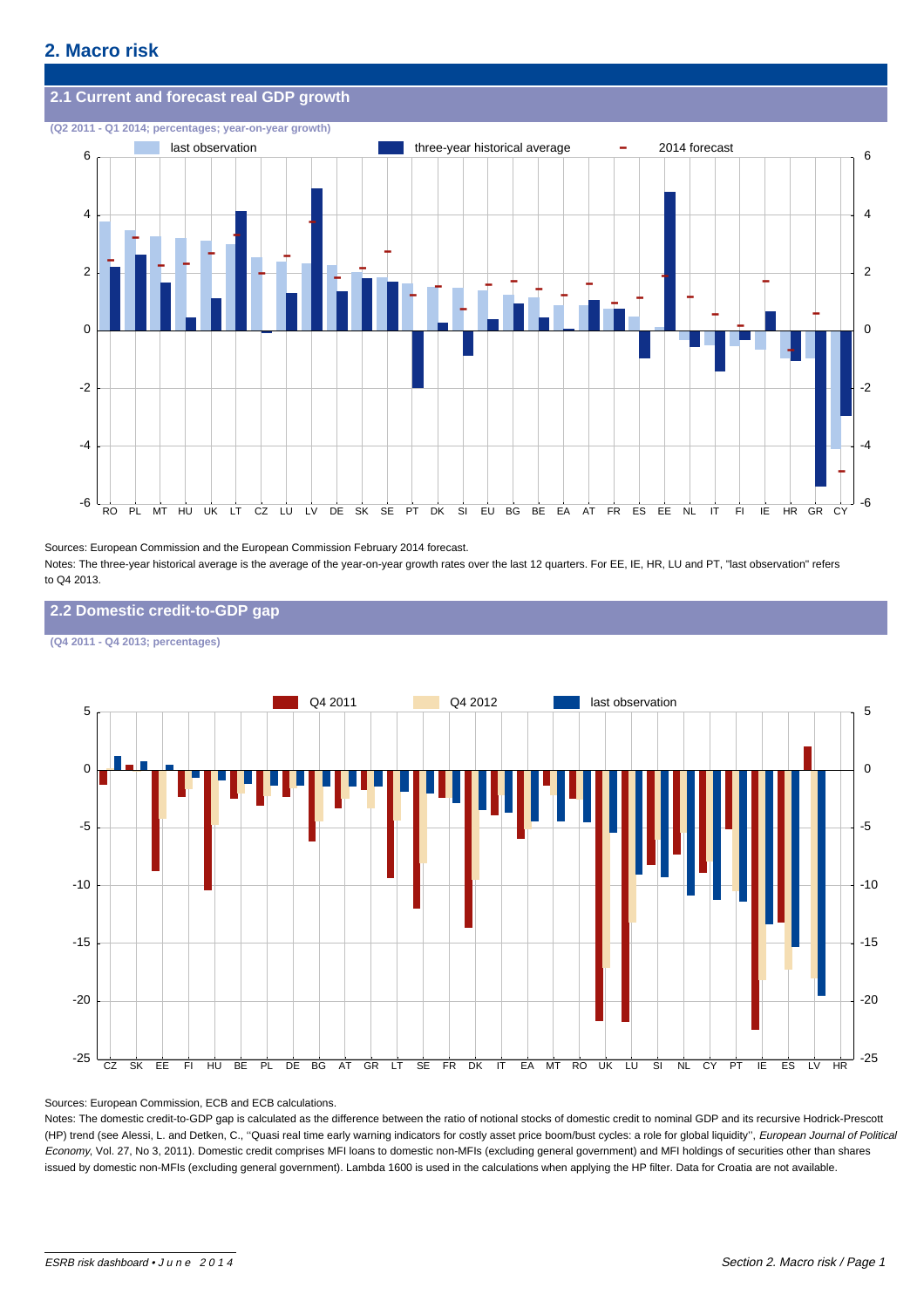#### **2.3 Current account balance-to-GDP ratio**

**(Q1 2011 - Q4 2013; percentages)**



#### Sources: European Commission and ECB.

Notes: Quarterly data represent the sum of the four quarters up to and including the quarter of reference. The three-year average is compiled on the basis of the annualised ratio of the last 12 quarters.

#### **2.4 Unemployment rate**

**(May. 2006 - Apr. 2014; percentages, seasonally adjusted)**



Sources: European Commission and the European Commission February 2014 forecast.

Notes: The eight-year median unemployment rate is used as a proxy for the structural unemployment rate. For EE, GR, LV and HU, "last observation" refers to March 2014; for UK, "last observation" refers to February 2014.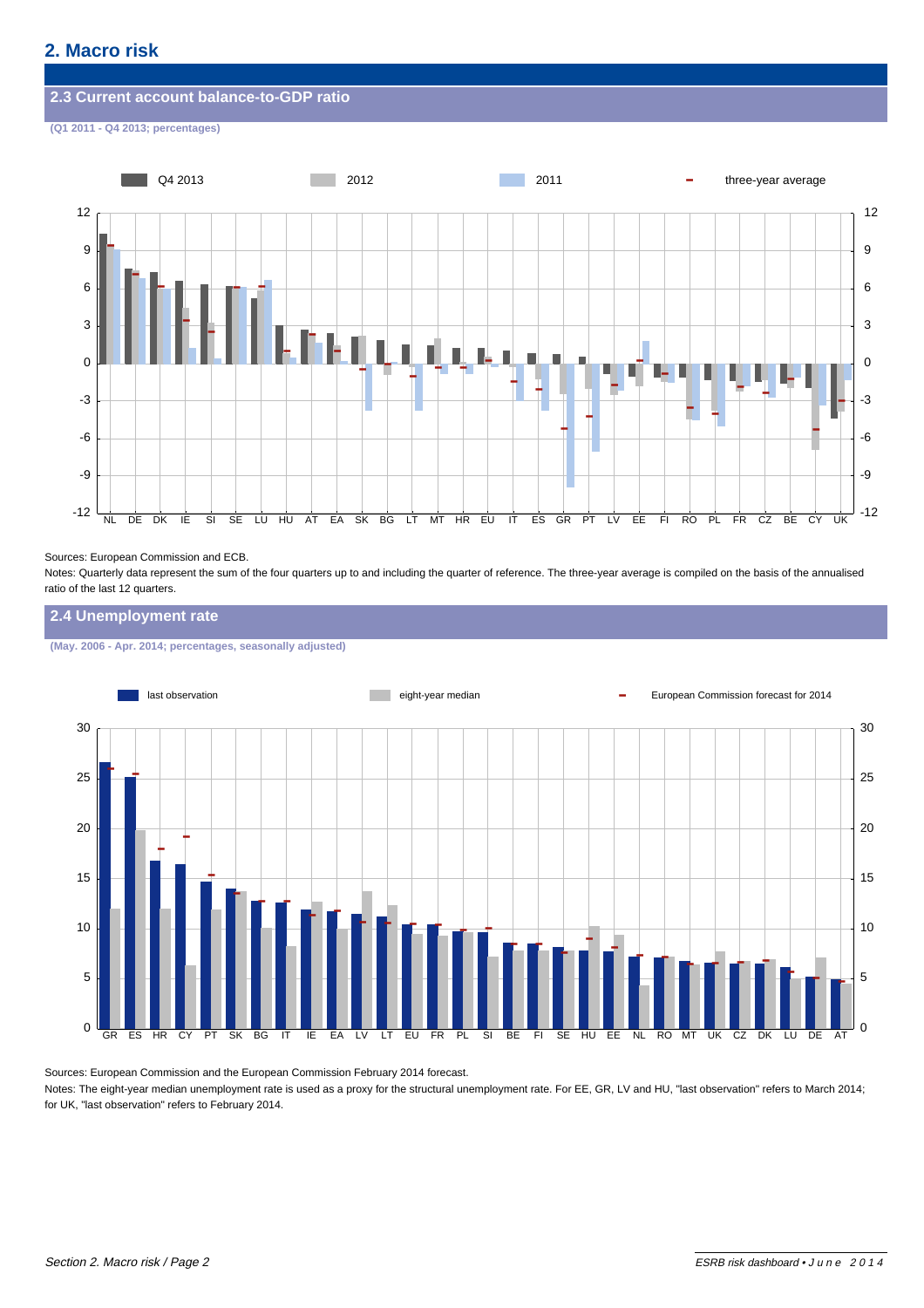#### **2.5 General government debt-to-GDP ratio**

**(2012-2014; percentages)**



Sources: European Commission and the European Commission Spring 2014 forecast.

Notes: The official debt reported in the context of the excessive deficit procedure was used as a source of data on general government debt. Intra-general government transactions are consolidated (netted out). The black dashed line represents the threshold of 60% for the government debt-to-GDP ratio. EU aggregates are not corrected for intergovernmental lending.

**2.6 General government deficit-to-GDP ratio**

**(2012-2014; percentages)**



Sources: European Commission and the European Commission Spring 2014 forecast.

Notes: The black dashed line represents the threshold of 3% for the budget deficit under the Stability and Growth Pact. For a number of countries, the figures include bank recapitalisation costs and transfers received from Member States. Excluding these factors, deficits are expected to be lower.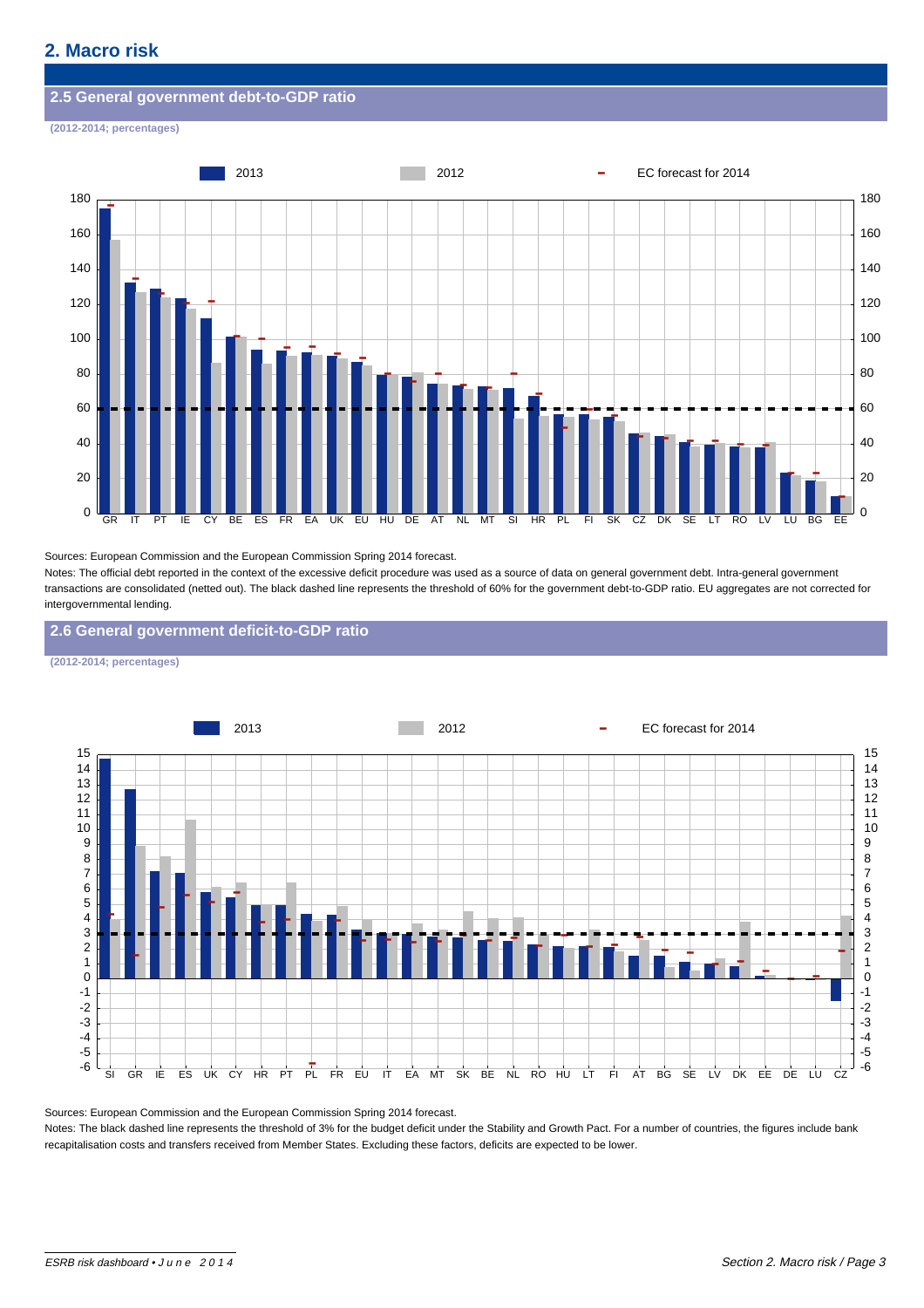# **2.7 Credit default swap premia on sovereign debt in selected EU countries**

#### **(1 July 2008 - 10 Jun. 2014; basis points; five-year maturity)**



#### Sources: Thomson Reuters Datastream and CMA.

Note: Following the decision by the International Swaps Derivatives Association that a credit event had occurred, Greek sovereign CDS were not traded between 9 March 2012 and 11 April 2012. Due to the lack of contributors, data were also not available between 1 March and 21 May 2013. For presentational reasons, this chart has been truncated.

#### **2.8 Sovereign debt redemptions**

**(as scheduled at end of Apr. 2014; EUR billions; percentages)**



Sources: ECB and ECB calculations; European Commission forecast for GDP.

Notes: Redemption schedules refer to tradable debt securities only (loans are excluded), including debt issued in a currency other than the domestic one. Debt redemptions denominated in currencies other than euro are converted into euro at current exchange rates.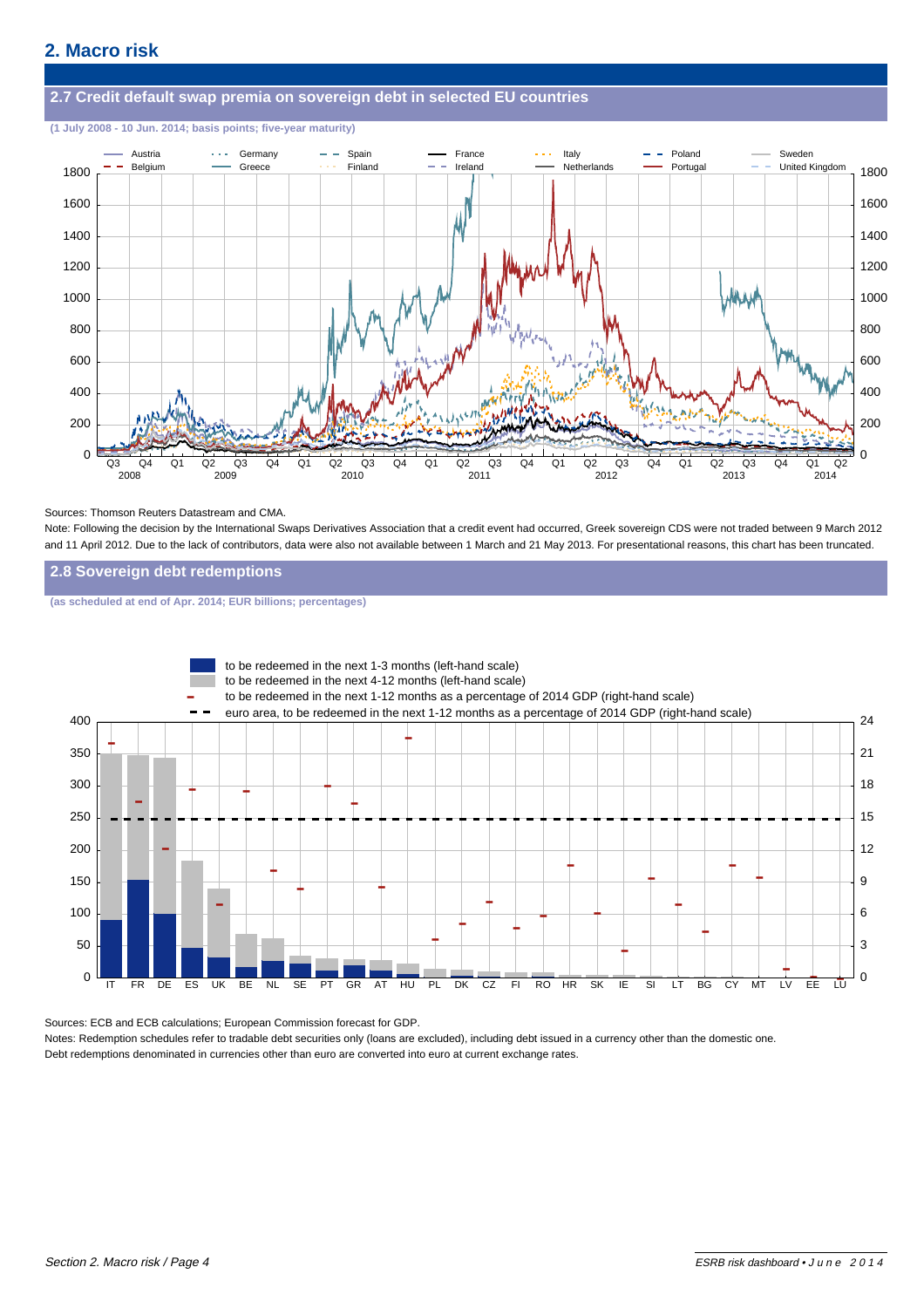# **2.9 Households' debt-to-gross disposable income ratio**

**(2007 - 2013; percentages)**



#### Sources: ECB and European Commission.

Notes: Gross disposable income adjusted for the change in net equity of households and pension fund reserves. For Luxembourg, the first observation refers to 2008. For Bulgaria, Estonia, Greece, Cyprus, Latvia, Lithuania, Luxembourg, Hungary and Slovakia, the last observation refers to 2012. For Romania, the last observation refers to 2011. Data for Croatia and Malta are not available.

**2.10 Non-financial corporations' debt-to-GDP ratio**

**(Q4 2012 - Q4 2013; percentages)**



#### Sources: ECB and European Commission.

Notes: Data are taken on a non-consolidated basis from the national accounts. Non-financial corporations' debt includes companies' pension reserve liabilities and excludes financial derivatives due to lack of comparability across countries. Data for Cyprus are not available for publication owing to national confidentiality constraints. For the Netherlands, data on non-financial corporations' debt is consolidated at the level of the resident enterprise group. The indicator for Hungary is affected by the inclusion of some Special Purpose Entities (SPEs), which are resident in Hungary but having financial links exclusively to non-residents. These SPEs may be reclassified into the financial sector following further investigation.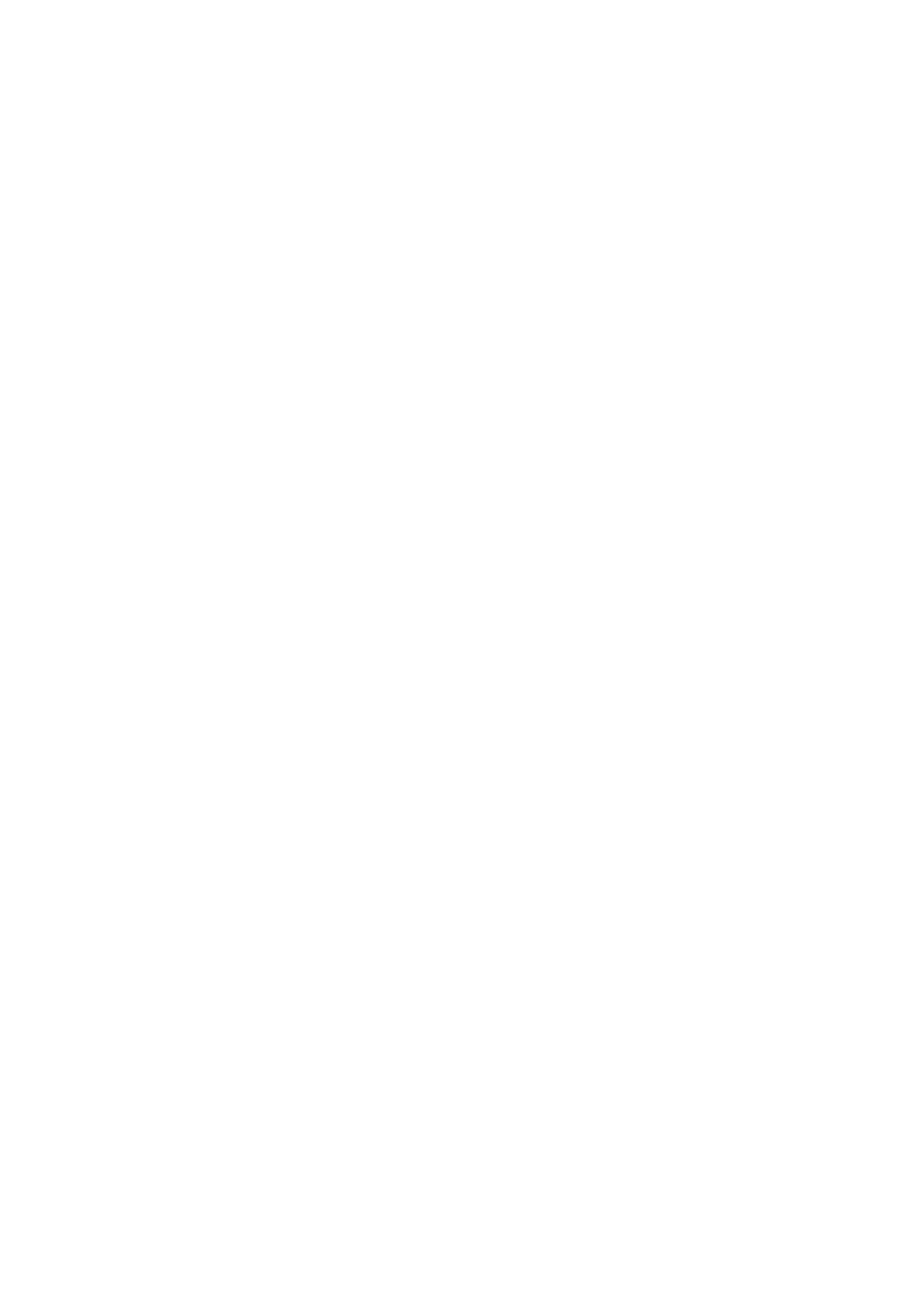# **3.1 Residential property prices**

# **a) Estimates of the over/undervaluation of residential property prices in selected EU countries**



**(2007 and Q4 2013; percentages; distribution of estimates)**

#### Sources: ECB and ECB calculations.

Notes: Estimates based on four different valuation methods: price-to-rent ratio, price-to-income ratio and two model-based methods (for details, see Box 3 in Financial Stability Review, ECB, June 2011). For each country, the two solid blue lines represent the range of estimates, calculated as the interval between the minimum and maximum estimate for each of the two dates reported in the legend. Data for DK refer to Q3 2013.

### **b) Change in nominal residential property prices**

**(Q4 2013; percentages)**



Sources: ECB and ECB calculations.

Notes: Data for CZ refer to Q4 2012. Data for HR, PL and RO are not available.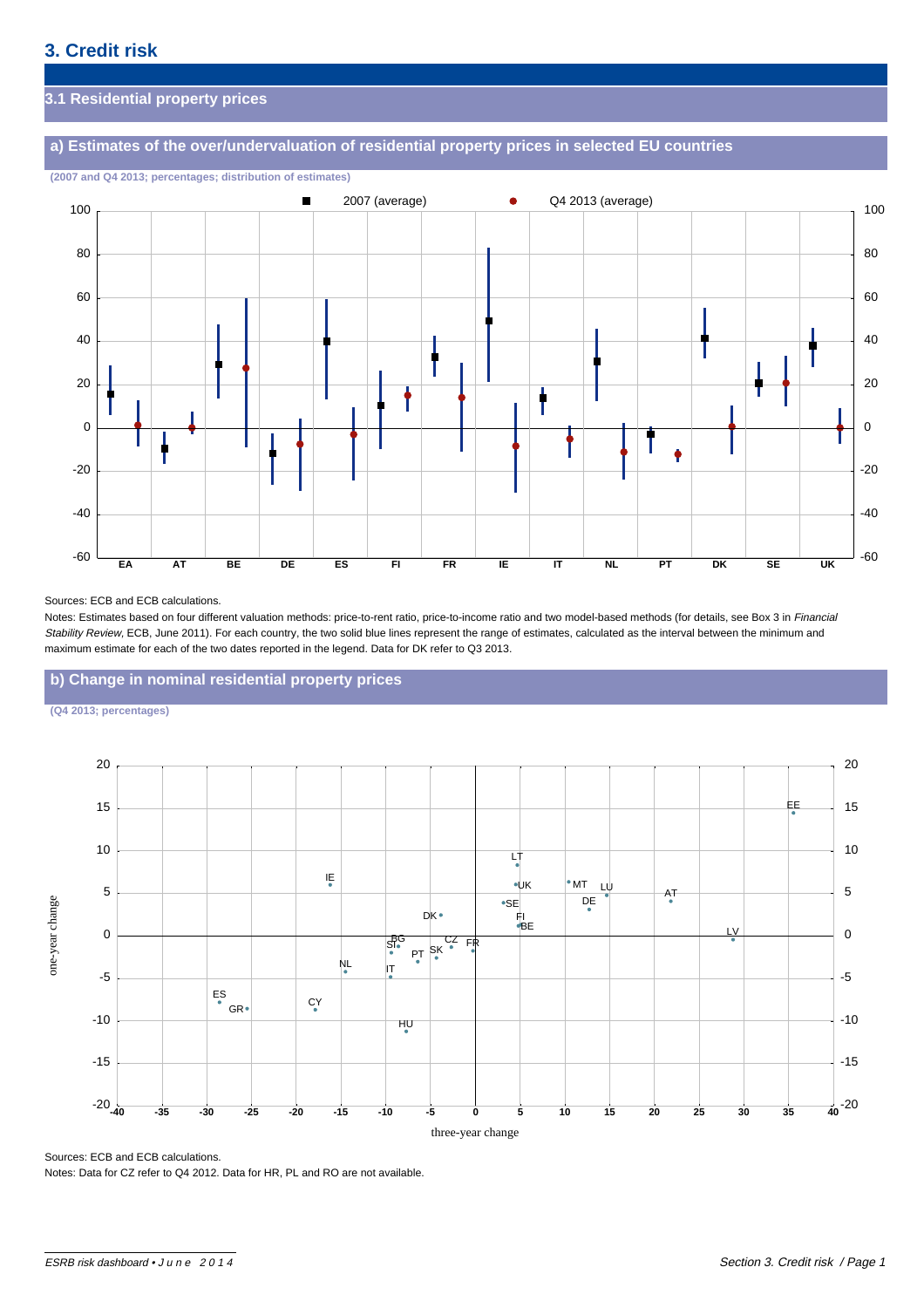# **3.2 Foreign currency loans in the EU**

# **a) Share in total loans and annual growth rates**



annual growth of foreign currency loans

Source: ECB.

Notes: Loans extended by MFIs excluding the ESCB to domestic non-MFIs (excluding general government).

\* For selected EU countries (BG, DK, LT) with a regime of fixed exchange rates vis-a-vis the euro, both the total share of foreign currency loans (blue dots) and the share of loans denominated in foreign currencies other than the euro (red dots) are presented.

## **b) Foreign currency loans, broken down by domestic counterpart sector**

**(Apr. 2014; percentages)**



#### Source: ECB.

Notes: Loans extended by MFIs excluding the ESCB to domestic residents.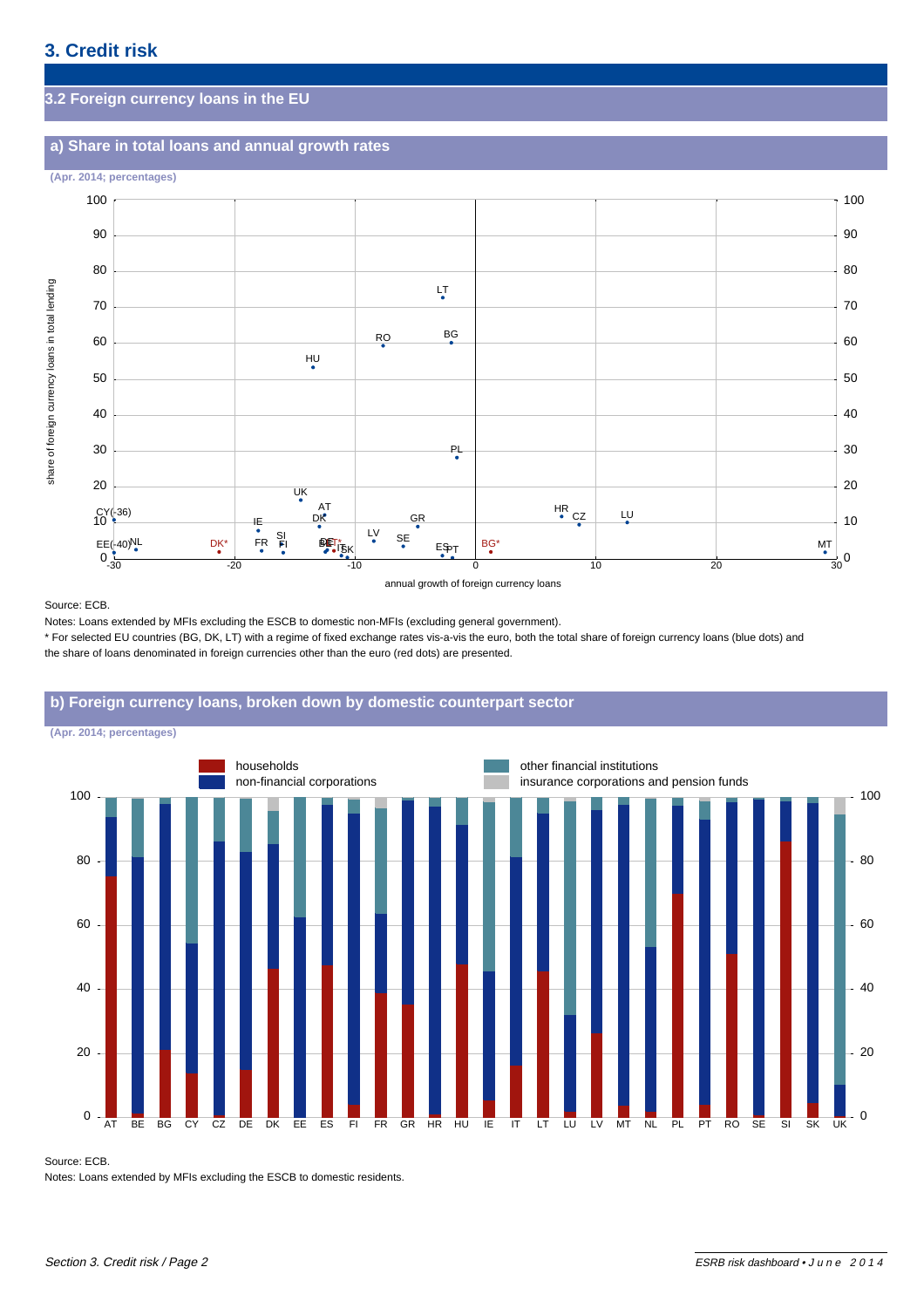#### **3.3 Lending margins of MFIs - loans to households for house purchase**

**(Apr. 2013 - Apr. 2014; percentage points)**



#### Source: ECB.

Note: Lending margins are measured as the difference between MFIs' interest rates for new business loans to households for house purchase and a weighted average rate of new deposits from households and non-financial corporations. For non-euro area countries, rates for loans and deposits in both euro and the national currency are taken into account.

Data for Croatia are not available for publication owing to national confidentiality constraints.

### **3.4 Lending margins of MFIs - loans to non-financial corporations**

#### **(Apr. 2013 - Apr. 2014; percentage points)**



#### Source: ECB.

Notes: Lending margins are measured as the difference between MFIs' interest rates for new business loans to non-financial corporations and a weighted average rate of new deposits from households and non-financial corporations. For non-euro area countries, rates for loans and deposits in both euro and the national currency are taken into account.

Data for Croatia are not available for publication owing to national confidentiality constraints. Data for the United Kingdom are not available.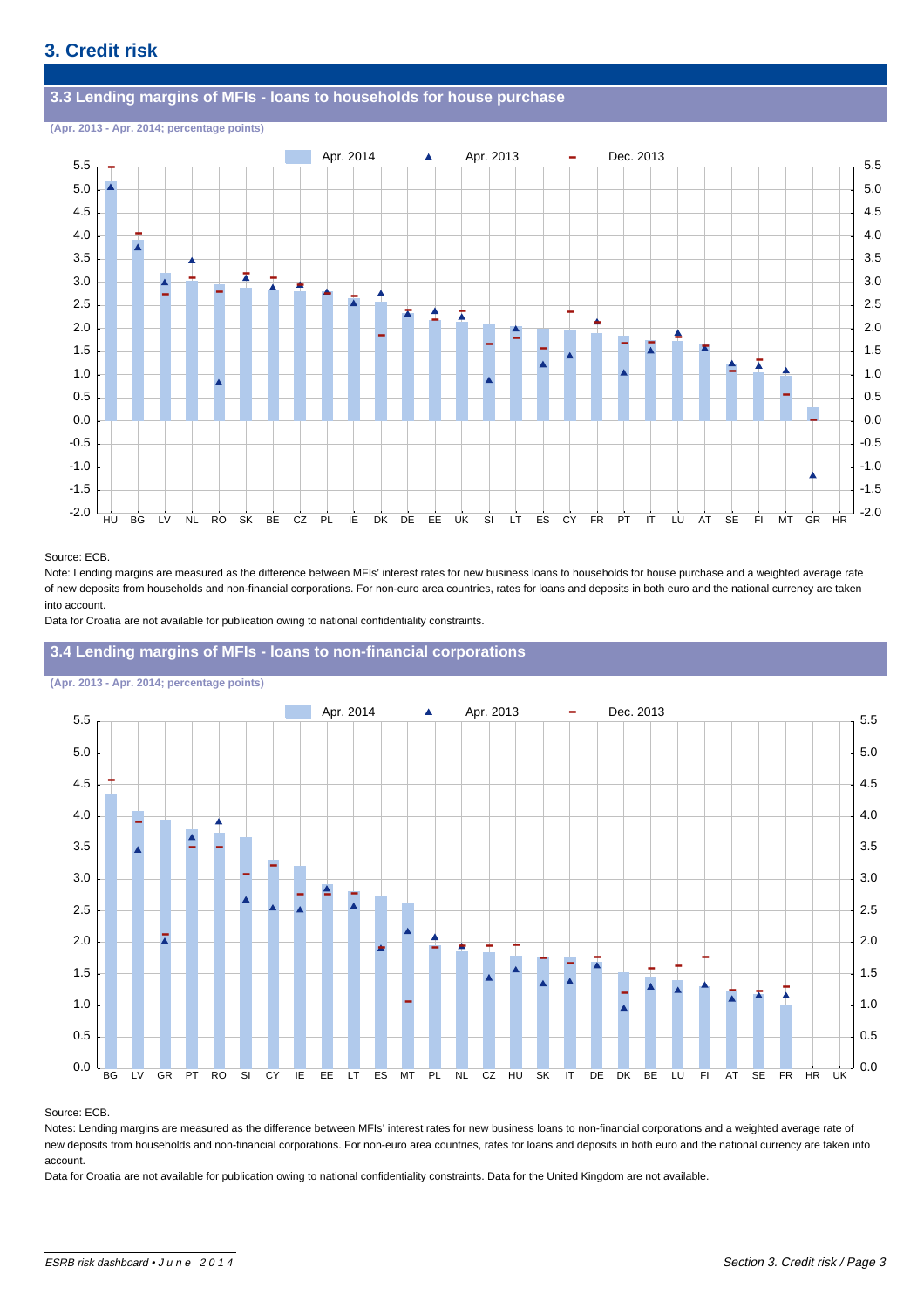#### **3.5 Changes in credit standards for loans to households for house purchase**

**(Q1 2003 - Q2 2014; weighted net percentages)**



#### Sources: ECB and Bank of England.

Notes: Weighted net percentages of banks contributing to the tightening of standards over the previous three months. For the United Kingdom, data are only available from the second quarter of 2007 and are weighted according to the market share of the participating lenders. The net percentage balances on secured credit availability to households in the United Kingdom have been inverted.

### **3.6 Changes in credit standards for loans to enterprises**

**(Q1 2003 - Q2 2014; weighted net percentages)**



#### Sources: ECB and Bank of England.

Notes: Weighted net percentages of banks contributing to the tightening of standards over the previous three months. For the United Kingdom, data refer to large and medium-sized enterprises and are only available from the second quarter of 2007. They are weighted according to the market share of the participating lenders. The net percentage balances on corporate credit availability in the United Kingdom have been inverted.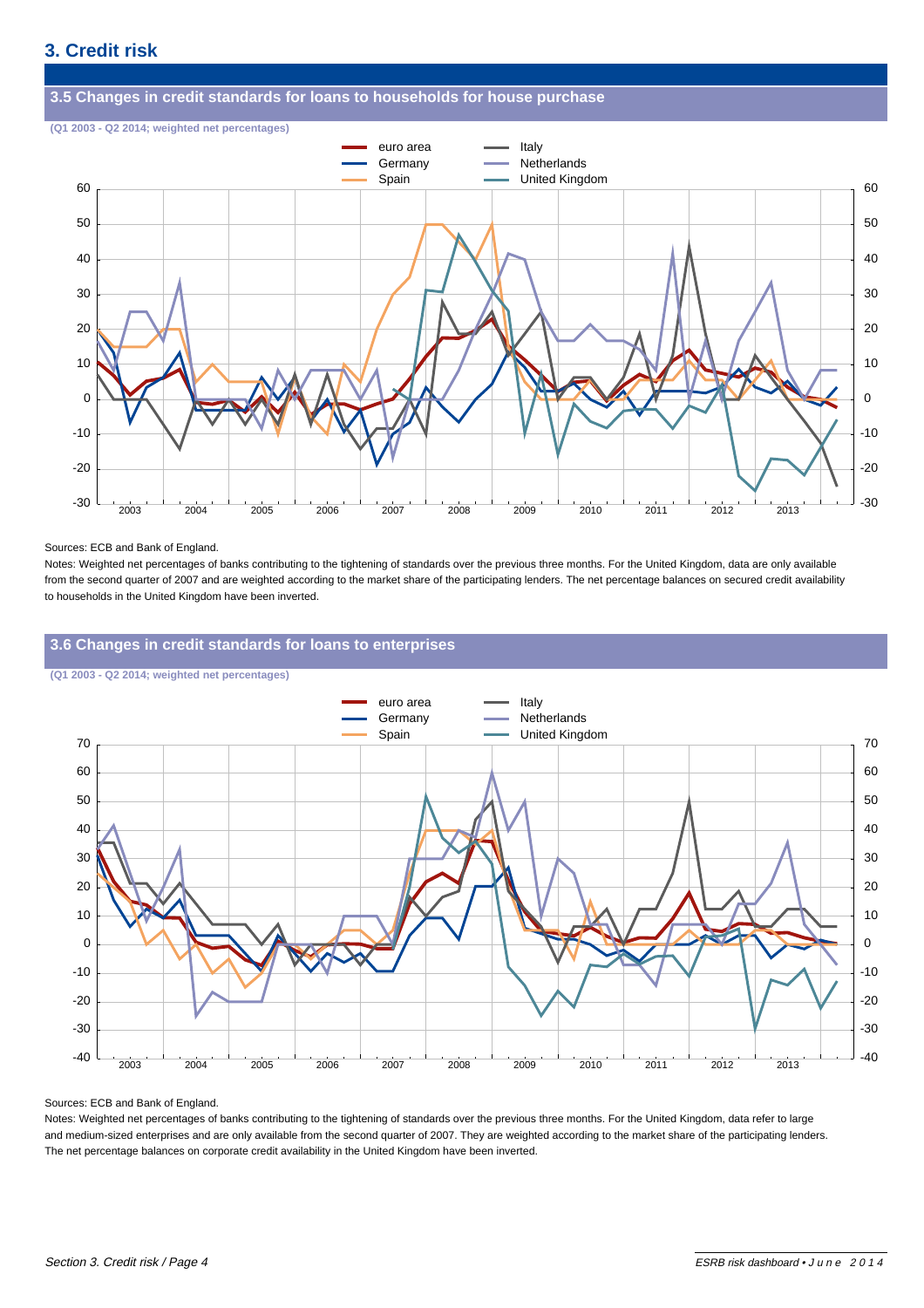

Source: Bank of America Merrill Lynch.

Note: Spreads (in basis points) over German government bonds for both vanilla bonds and bonds with embedded options (for which the value of the option is stripped using proprietary models).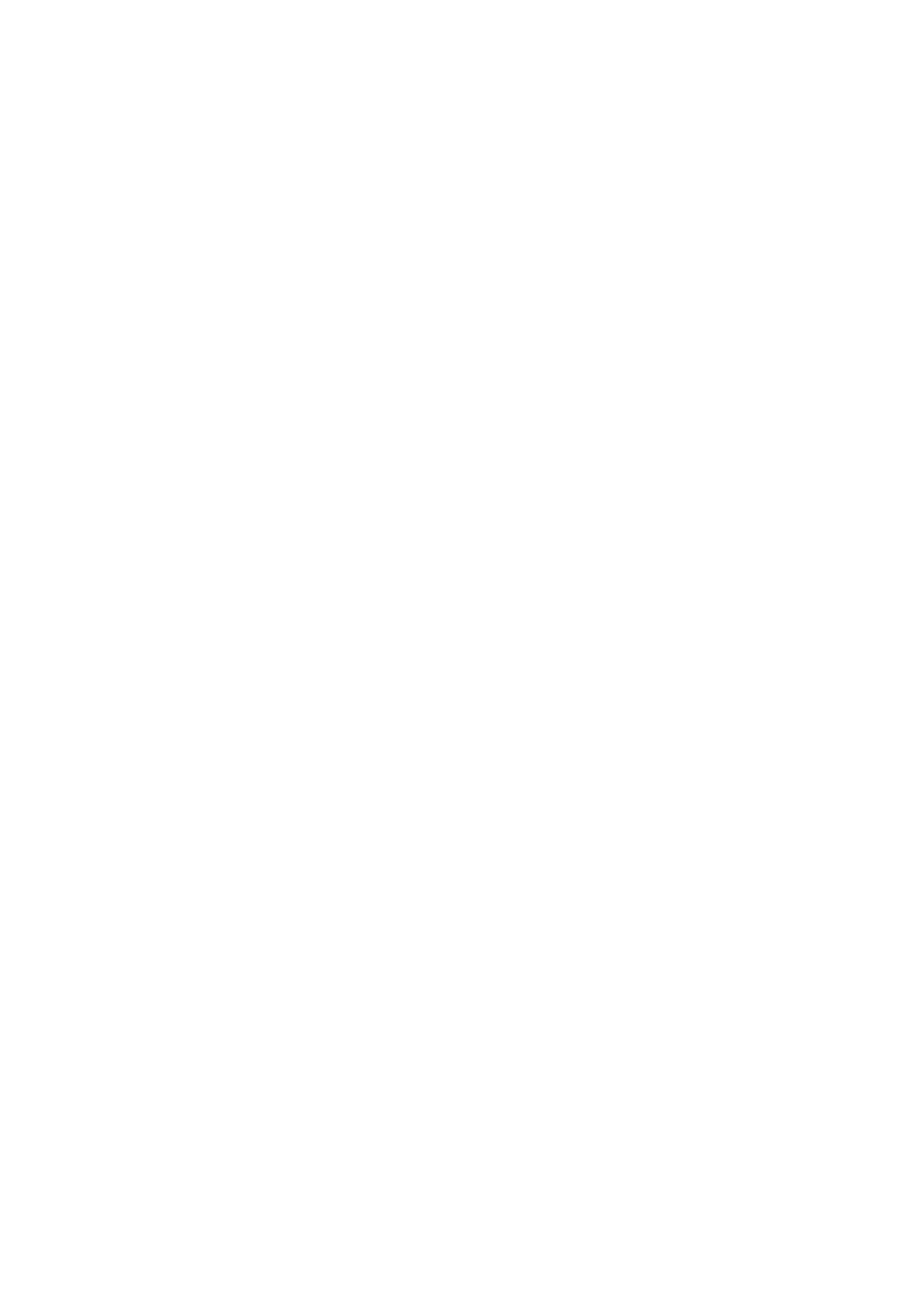# **4. Funding and liquidity**

**(1 Jan. 2000 - 10 Jun. 2014; basis points; three-month maturity) (4 Jan. 1999 - 30 May 2014 )**



Sources: Thomson Reuters, Bloomberg and ECB calculations. Note: Difference between interbank interest rates and overnight indexed swap (OIS) rates.

# **4.1 Interbank interest rate spreads 4.2 Financial market liquidity indicator for the euro area**



Sources: ECB, Bank of England, Bloomberg, JPMorgan Chase & Co., Moody's KMV and ECB calculations.

Notes: The composite indicator includes arithmetic averages of individual liquidity measures, normalised over the period from 1999 to 2006 for non-money market components, and for the period from 2000 to 2006 for money market components. The data shown have been exponentially smoothed.

## **4.3 EUR/USD cross-currency basis swap spreads**

#### **(1 Jan. 2008 - 11 Jun. 2014; basis points)**



Source: Bloomberg.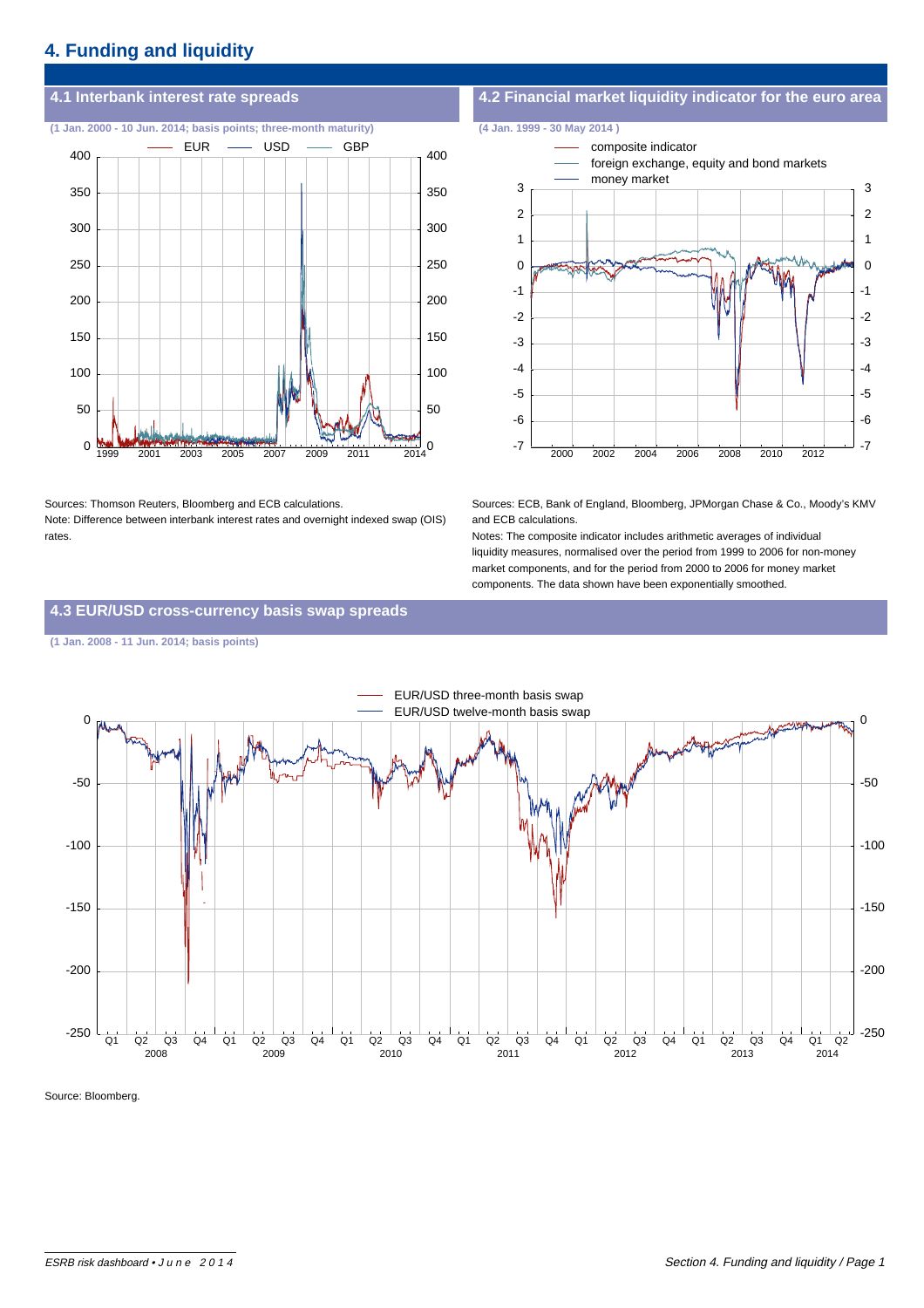#### **4.4 Share of central bank funding in credit institutions' liabilities 1)**

**(Jan. 2014; percentages)**



Sources: ECB, International Monetary Fund and ECB calculations.

Notes: Credit institutions are MFIs excluding the ESCB and money market funds. ESCB funding comprises all loan liabilities of the credit institutions to the ESCB.

1) Total liabilities exclude capital and reserves as well as remaining liabilities.

2) One-year changes refer to changes in the ratio compared with one year before.

3) Data for the United Kingdom are not available.

#### **4.5 Money markets and the Eurosystem's standing facilities**

**(4 Jan. 2007 - 5 Jun. 2014; EUR billions; percentages)**



Sources: ECB and Bloomberg.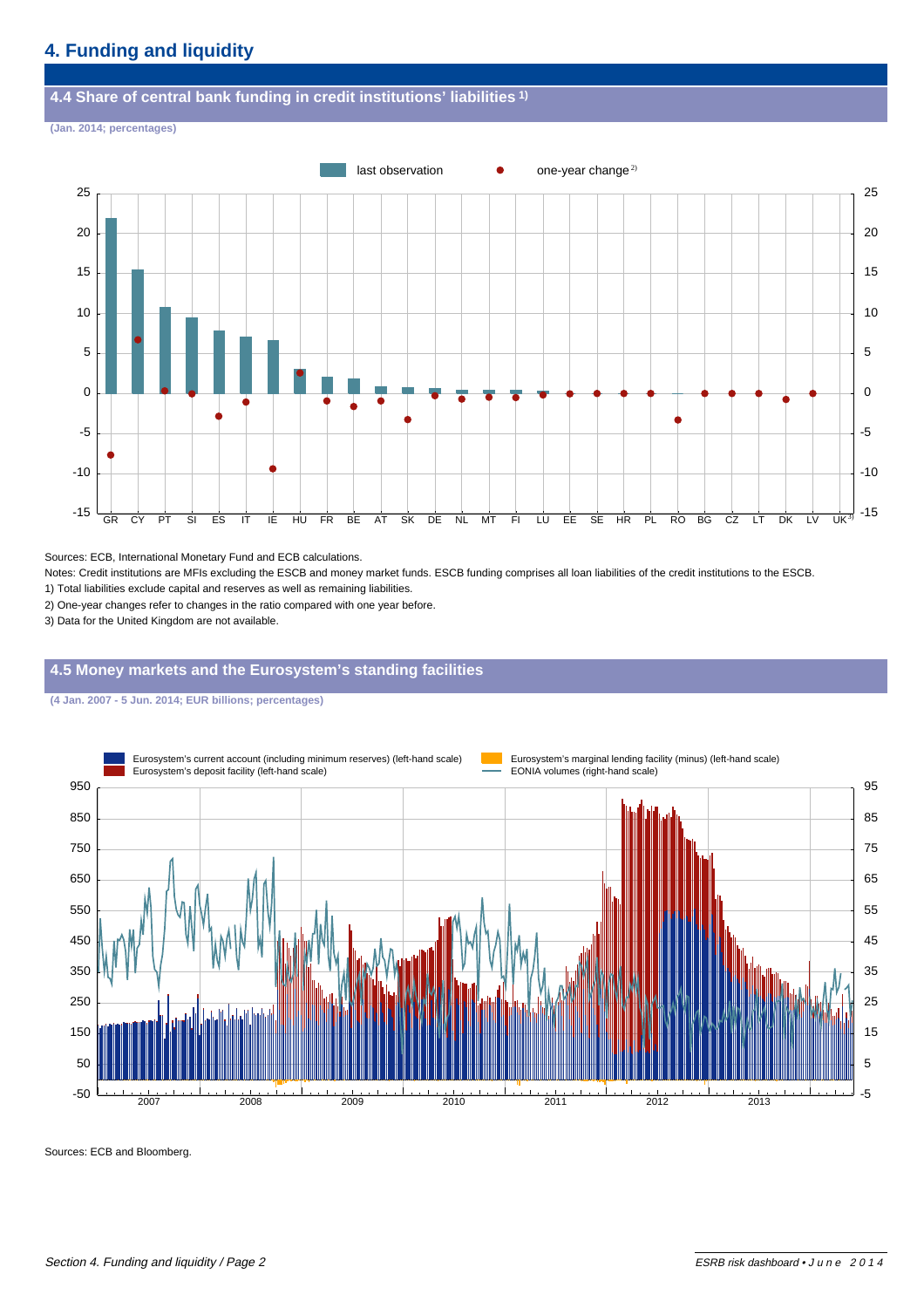# **4. Funding and liquidity**



Sources: Dealogic DCM Analytics, Dealogic CPWare and ECB calculations.

Notes: The maturity profile refers to the residual maturity of long-term and short-term debt securities issued by European banks. Banks' long-term debt includes corporate bonds, medium-term notes, covered bonds, asset-backed securities and mortgage-backed securities with a maturity of more than 12 months. Banks' short-term debt includes commercial papers certificates of deposits and short-term notes with a maximum maturity of 12 months. Data are based on amounts outstanding at the end of the corresponding year or month.

# DK SE FI ES PT IE CY SI IT AT FR NL LT GR EE HU RO DE UK HR PL BG SK LU LV CZ MT BE <sup>0</sup> 50  $100$ 150 200 250 300 350  $\Omega$ 50 100 150 200 250 300 350 Q1 2014 **Q4 2012 Q4 2009**

#### **4.7 Loan-to-deposit ratio**

**(Q1 2014; percentages)**

#### Source: ECB.

Notes: MFI sector excluding the ESCB. Data refers to the ratio between total loans and total deposits vis-à-vis the domestic and euro area non-financial private sector and vis-à-vis non-banks (excluding general government) from other jurisdictions. Mortgage banks in Denmark, which represent around 55% of total MFI loans to domestic non-financial corporations are not allowed to take deposits owing to regulations, but must fund their lending through issuance of covered bonds only. Excluding mortgage banks from the indicator, the loan-to-deposit ratio for Denmark is equal to 0.84 for Q1 2014 (0.89 for Q4 2013).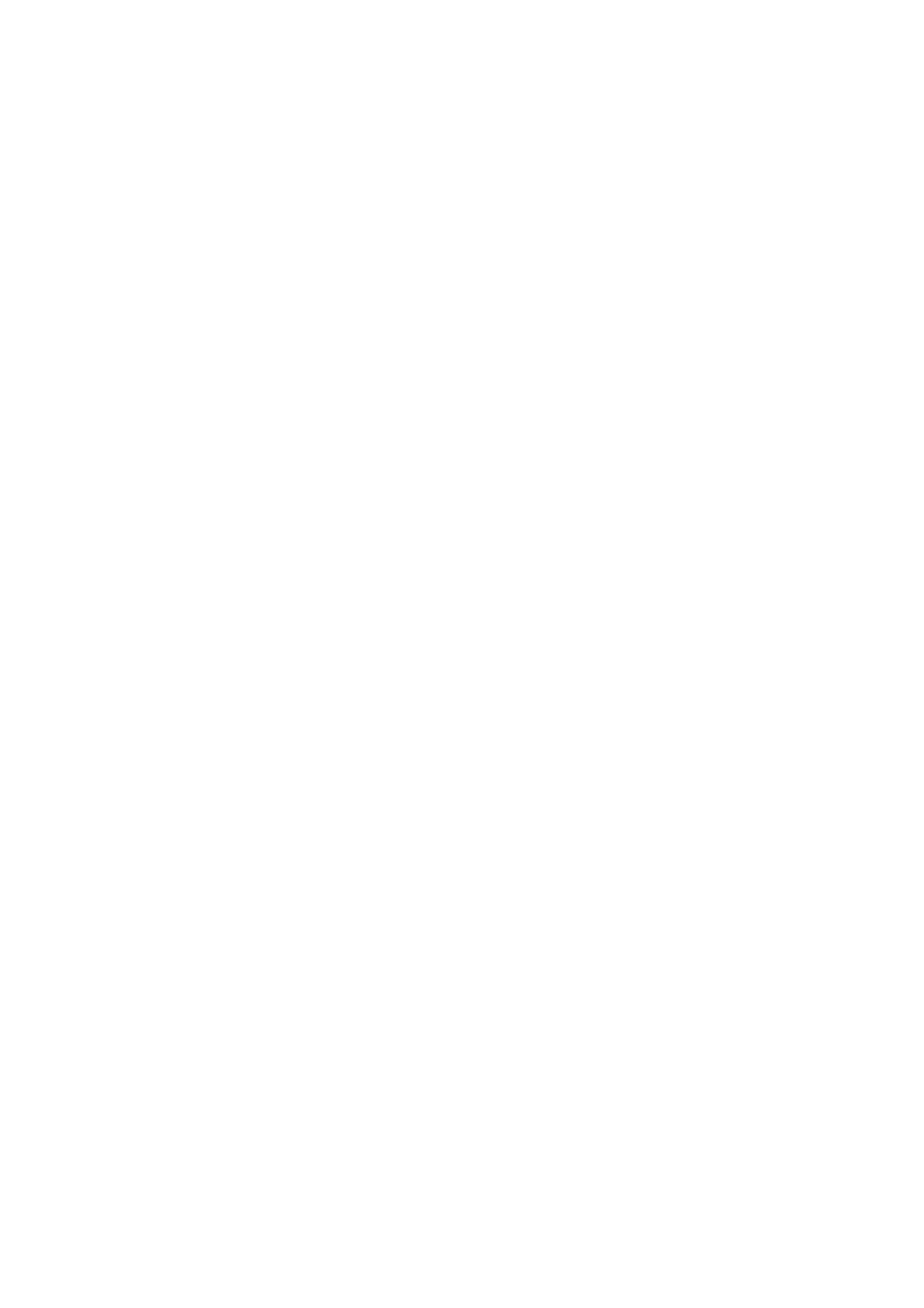# **5.1 Global risk aversion indicator (1 Jan. 1999 - 30 May 2014)** 1999 2000 2001 2002 2003 2004 2005 2006 2007 2008 2009 2010 2011 2012 2013 -4 -2  $\Omega$ 2 4 6 8 10 12 -4 -2 0 2 4 6 8 10 12

Sources: Bloomberg, Bank of America Merrill Lynch (BoA ML), UBS, Commerzbank and ECB calculations. Notes: The indicator is constructed as the first principal component of five currently available risk aversion indicators, namely Commerzbank Global Risk Perception, UBS FX Risk Index, Westpac's Risk Appetite Index, BoA ML Risk Aversion Indicator and Credit Suisse Risk Appetite Index. A rise in the indicator denotes an increase in risk aversion.

### **5.2 Price/earnings ratio of equity indices, broken down by sector**





Source: Thomson Reuters Datastream.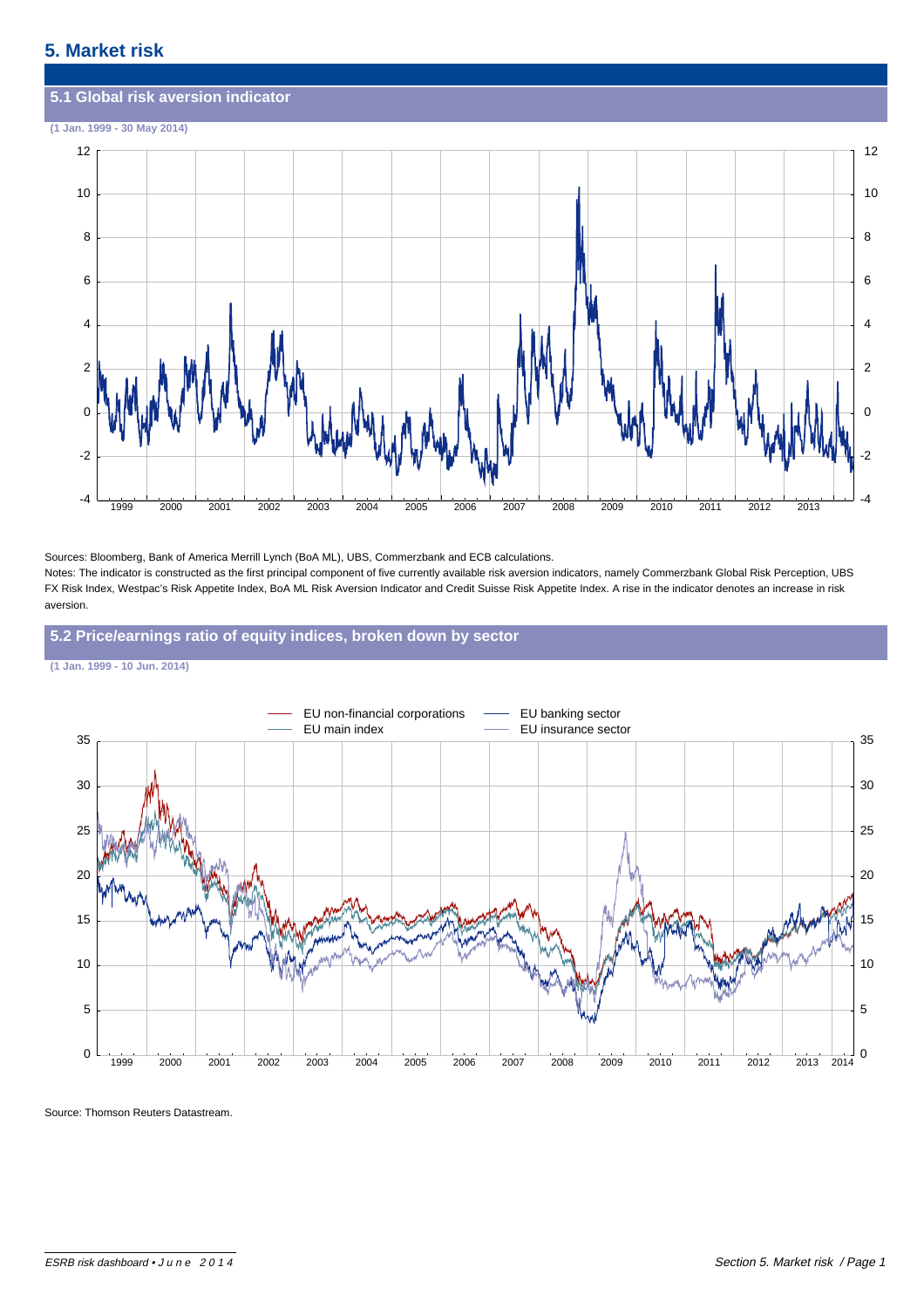# **5.3 Equity indices**

# **a) Equity indices, broken down by sector**

**(4 Jan. 1999 - 10 Jun. 2014; index: 4 Jan. 1999 = 100)**



#### Sources: Bloomberg (Euro Stoxx 50) and Thomson Reuters Datastream (others).

# **b) Equity implied volatility index: Euro Stoxx 50**

**(6 Jan. 1999 - 10 Jun. 2014)**



#### Source: Bloomberg.

Notes: Volatility is implied by at-the-money options observed in the market. The VSTOXX is based on the Euro Stoxx 50 Index options traded on Eurex. It measures implied volatility on options across all maturities.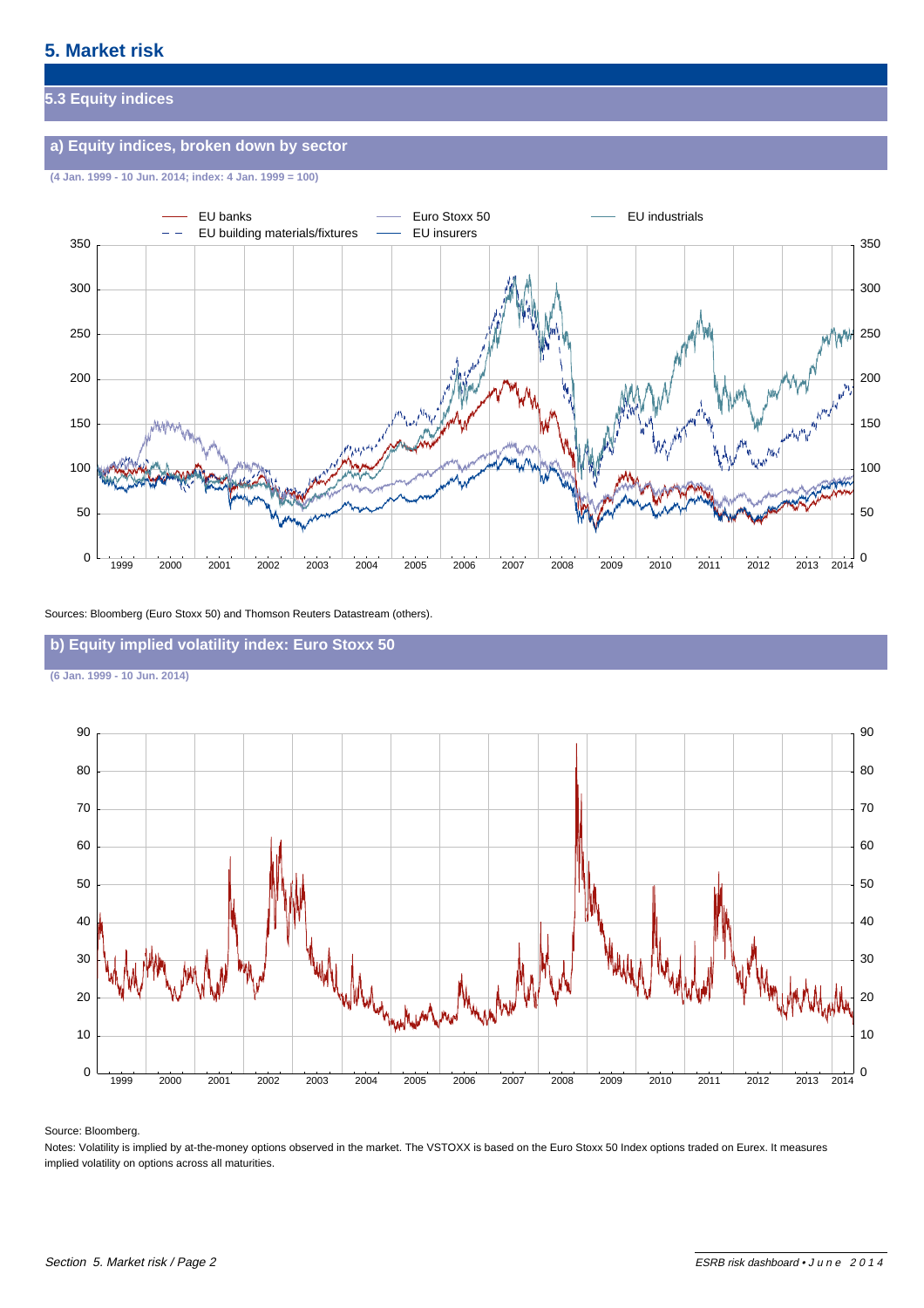

#### Source: Bloomberg.

Note: Volatility is implied by at-the-money swaption prices observed in the market.

### **5.5 Long-term interest rates - implied volatility: three months - ten years**

**(4 Jan. 1999 - 10 Jun. 2014)**



#### Source: Bloomberg.

Note: Volatility is implied by at-the-money swaption prices observed in the market.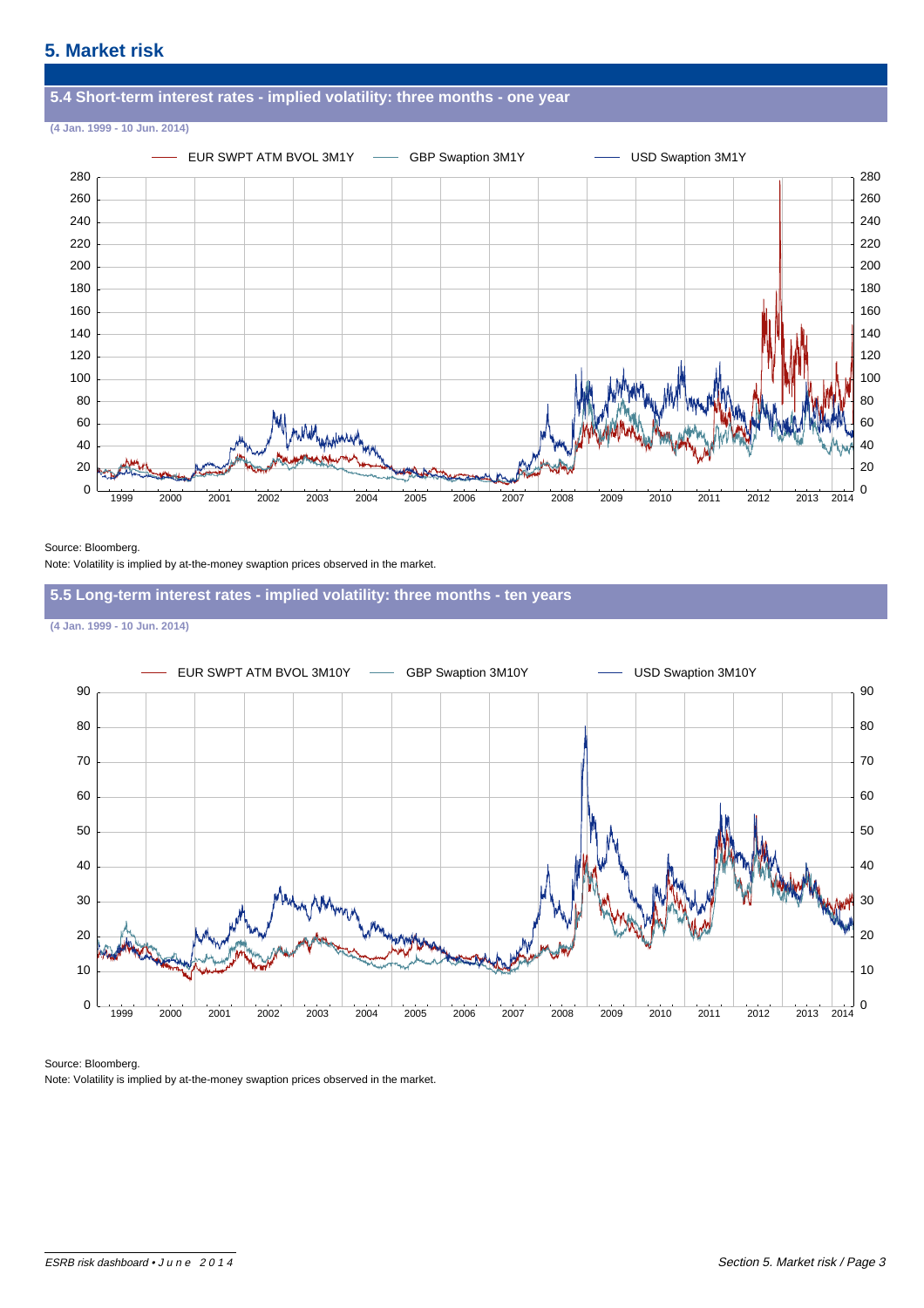

Source: Bloomberg.

Note: Volatility is implied by at-the-money option prices observed in the market for major currencies, based on three-month maturity.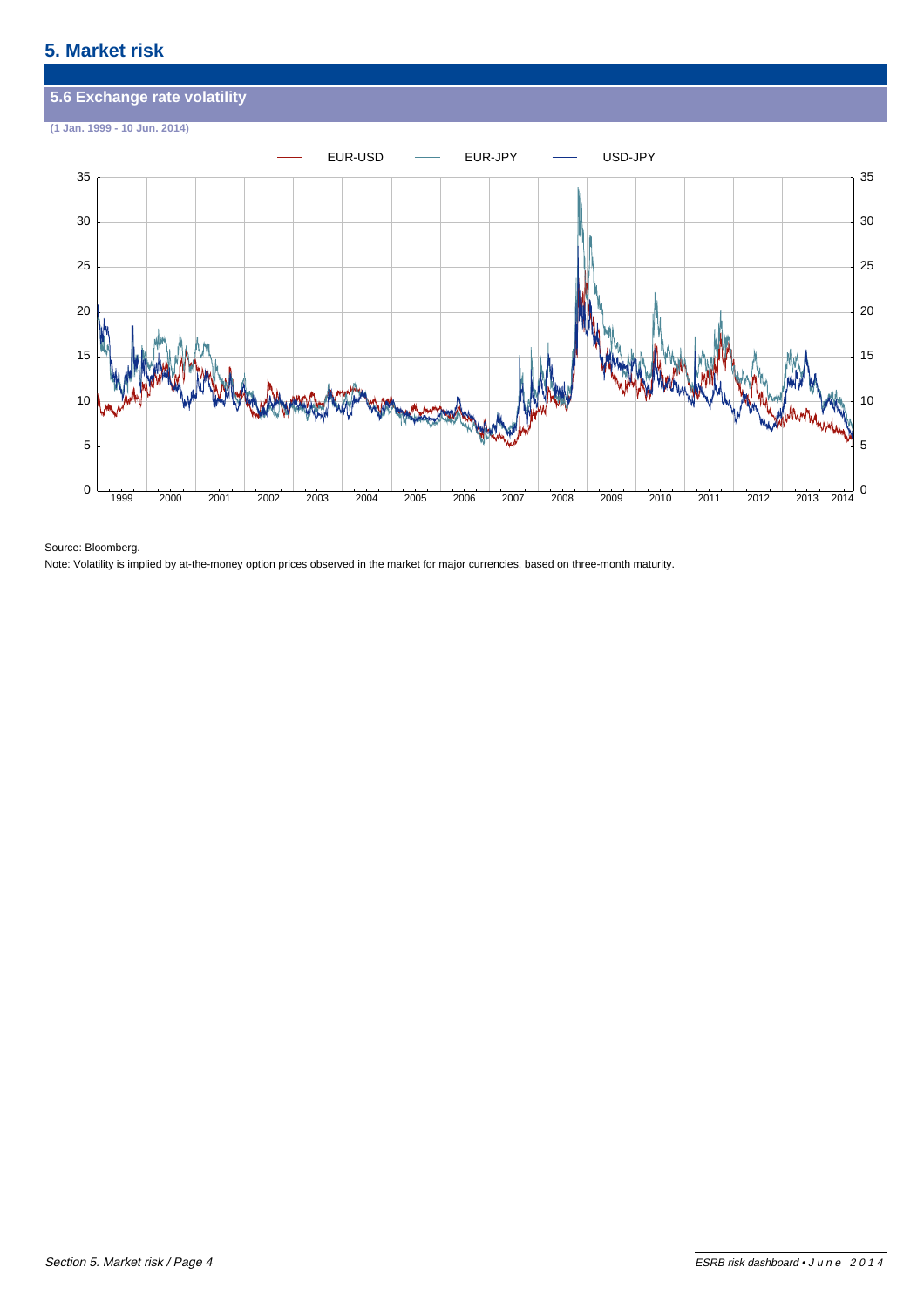# **6. Profitability and solvency Sample of large EU banking groups(\*)**

# **6.1 Profitability indicators**

**and median) and median)**



#### Source: EBA.

Notes: The data presented above are subject to changes in the composition of the sample over time. The figures are subject to revision. Quarterly flows are annualised.

# **c) Net interest income to total operating income**

**(Q4 2012 - Q4 2013; percentages; individual institutions' interquartile range and median)**



Source: EBA.

Notes: The data presented above are subject to changes in the composition of the sample over time. The figures are subject to revision. Quarterly data refer to cumulative flows over the corresponding year.

(\*) See table 6.6 for the list of large EU banking groups.

# **a) Return on equity b) Cost-to-income ratio**

**(Q4 2012 - Q4 2013; percentages; individual institutions' interquartile range (Q4 2012 - Q4 2013; percentages; individual institutions' interquartile range**



#### Source: EBA.

Notes: The data presented above are subject to changes in the composition of the sample over time. The figures are subject to revision. Quarterly data refer to cumulative flows over the corresponding year.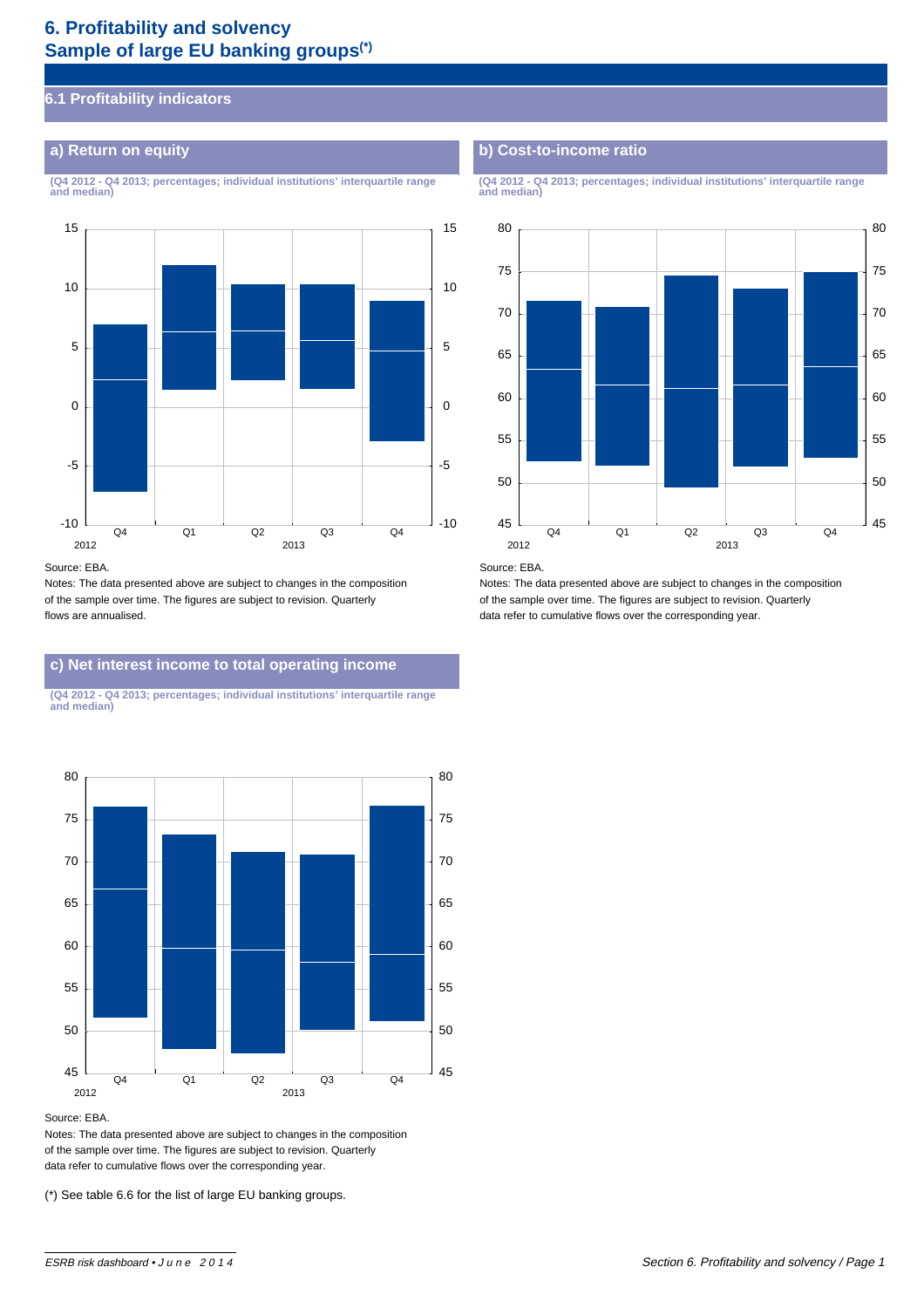# **6.2 Solvency indicators**

### **a) Tier 1 capital to total assets excluding intangible** a) Tier 1 capital to total assets excluding intangible **b** b Impaired loans and past due (>90 days) loans to assets

(Q4 2012 - Q4 2013; percentages; individual institutions' interquartile range



Source: EBA.

Notes: The data presented above are subject to changes in the composition of the sample over time. The figures are subject to revision.

**(Q4 2012 - Q4 2013; percentages; individual institutions' interquartile range (Q4 2012 - Q4 2013; percentages; individual institutions' interquartile range**





Notes: The data presented above are subject to changes in the composition of the sample over time. The figures are subject to revision.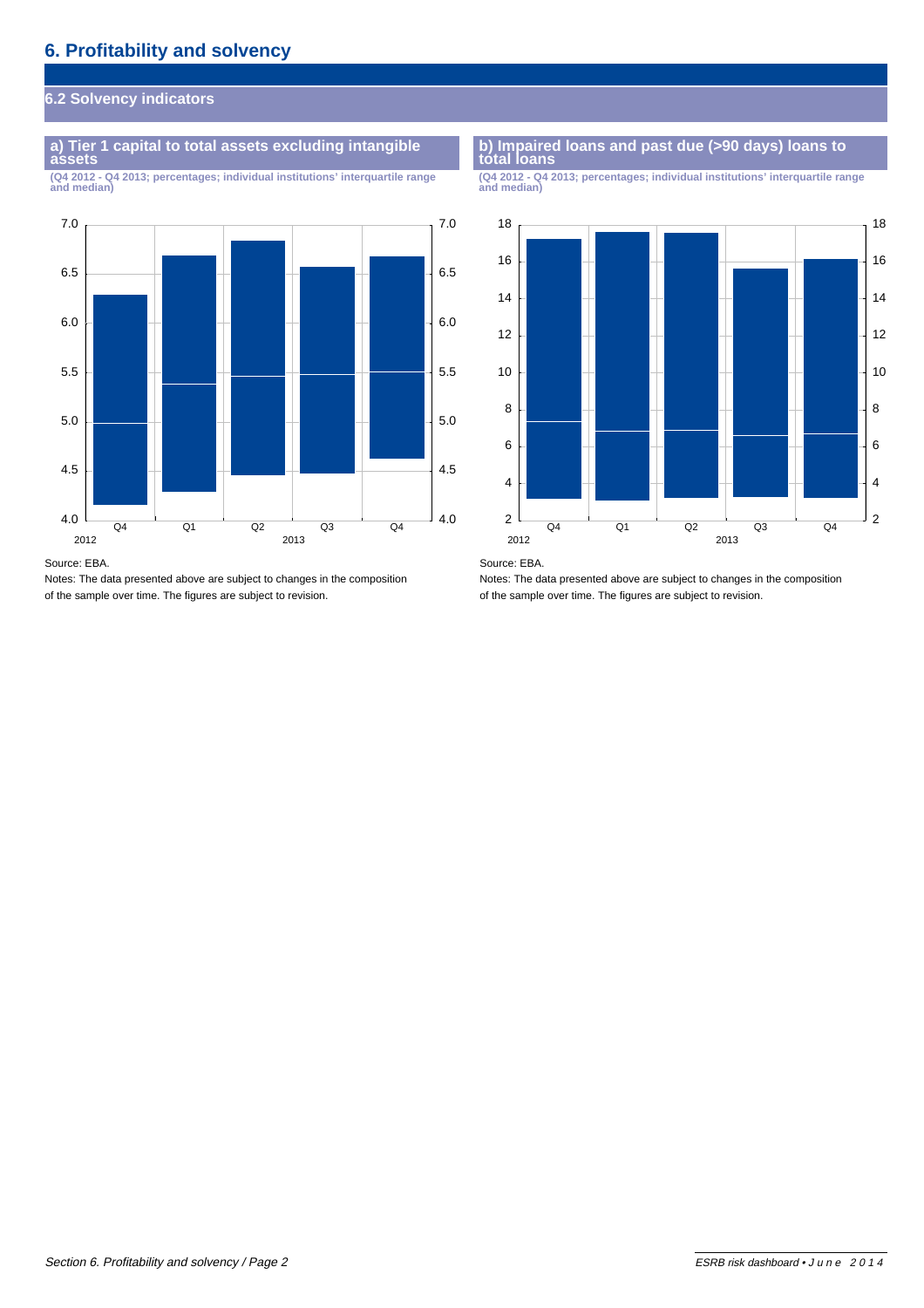# **6. Profitability and solvency Sample of large EU insurance groups(\*)**

# **6.3 Profitability indicators**

**and median) and median)**



#### Source: EIOPA.

Notes: The return on equity is defined as the cumulated profit (loss) after tax and before dividends over the last four quarters, divided by the average solvency capital over the last four quarters. The data presented above are subject to changes in the composition of the sample over time. The figures are subject to revision.

# **c) Gross premiums written - life insurance business d) Gross premiums written - non-life insurance**

**interquartile range and median) interquartile range and median)**



#### Source: EIOPA.

Notes: Semi-annual data refer to cumulative flows over the corresponding year. The data presented above are subject to changes in the composition of the sample over time. The figures are subject to revision.

(\*) See table 6.6 for the list of large EU insurance groups.

# **a) Return on equity b) Combined ratio - non-life insurance business**

**(H2 2011 - H2 2013; percentages; individual institutions' interquartile range (H2 2011 - H2 2013; percentages; individual institutions' interquartile range**



#### Source: EIOPA.

Notes: The combined ratio is defined as net claims incurred and net operating expenses divided by net premium earned. Semi-annual data refer to cumulative flows over the corresponding year. The data presented above are subject to changes in the composition of the sample over time. The figures are subject to revision.

# d) Gross premiums written - non-life insurance<br>business

**(H2 2011 - H2 2013; annual percentage changes; individual institutions' (H2 2011 - H2 2013; annual percentage changes; individual institutions'**



#### Source: EIOPA.

Notes: Semi-annual data refer to cumulative flows over the corresponding year. The data presented above are subject to changes in the composition of the sample over time. The figures are subject to revision.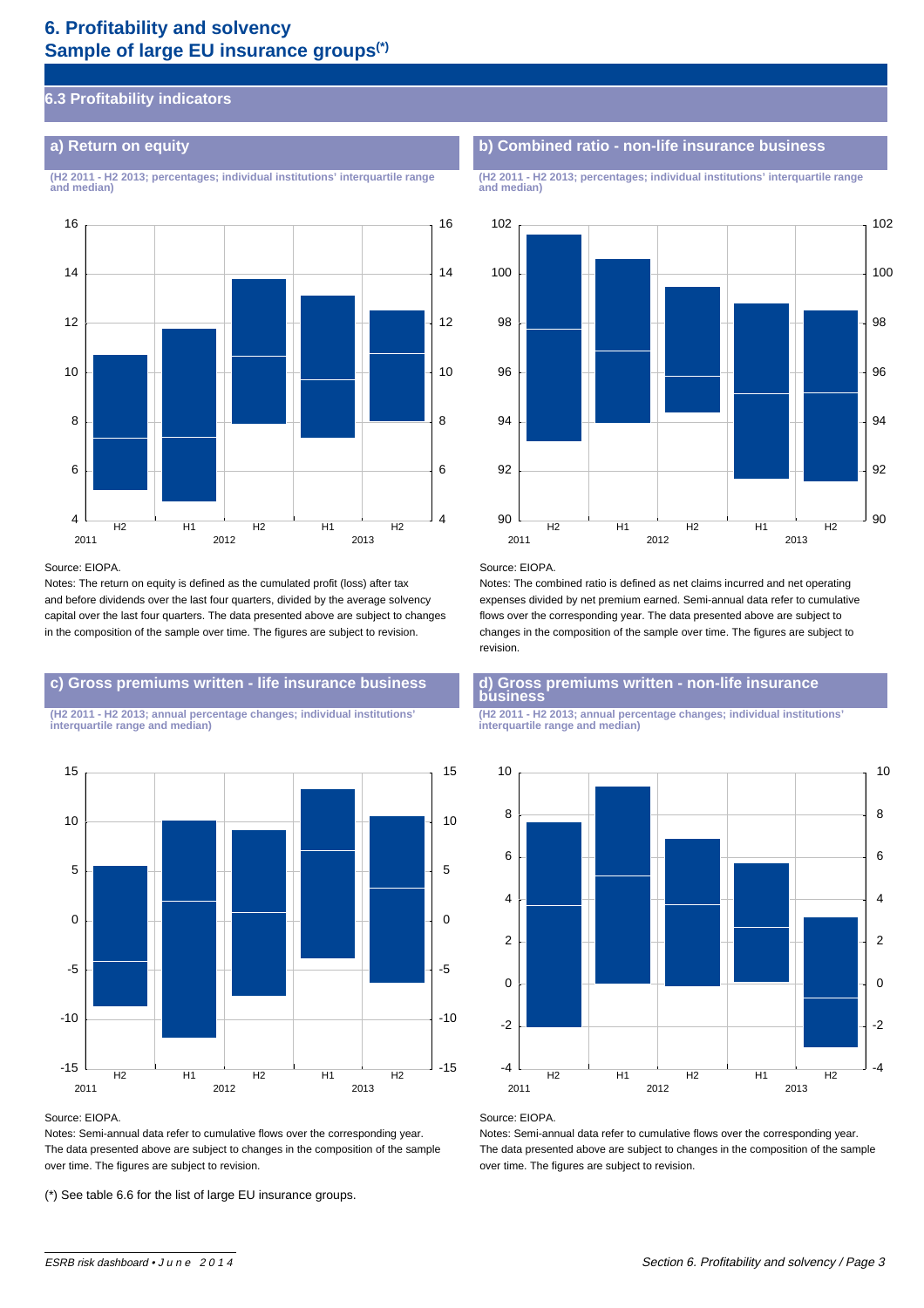# **6.4 Solvency indicators**

**(H2 2011 - H2 2013; percentages; individual institutions' interquartile range (H2 2011 - H2 2013; percentages; individual institutions' interquartile range**



#### Source: EIOPA.

Notes: The solvency ratio is defined as the available solvency capital divided by the required solvency capital. The data presented above are subject to changes in the composition of the sample over time. The figures are subject to revision.

# **6.5 Retention ratio**

**(H2 2011 - H2 2013; percentages; individual institutions' interquartile range and median)**



#### Source: EIOPA.

Notes: The retention ratio is defined as net premiums written divided by gross premiums written. Semi-annual data refer to cumulative flows over the corresponding year. The data presented are subject to changes in the composition of the sample over time. The figures are subject to revision.

### **a) Solvency ratio - life insurance business b) Solvency ratio - non-life insurance business**

**and median) and median)**



#### Source: EIOPA.

Notes: The solvency ratio is defined as the available solvency capital divided by the required solvency capital. The data presented above are subject to changes in the composition of the sample over time. The figures are subject to revision.